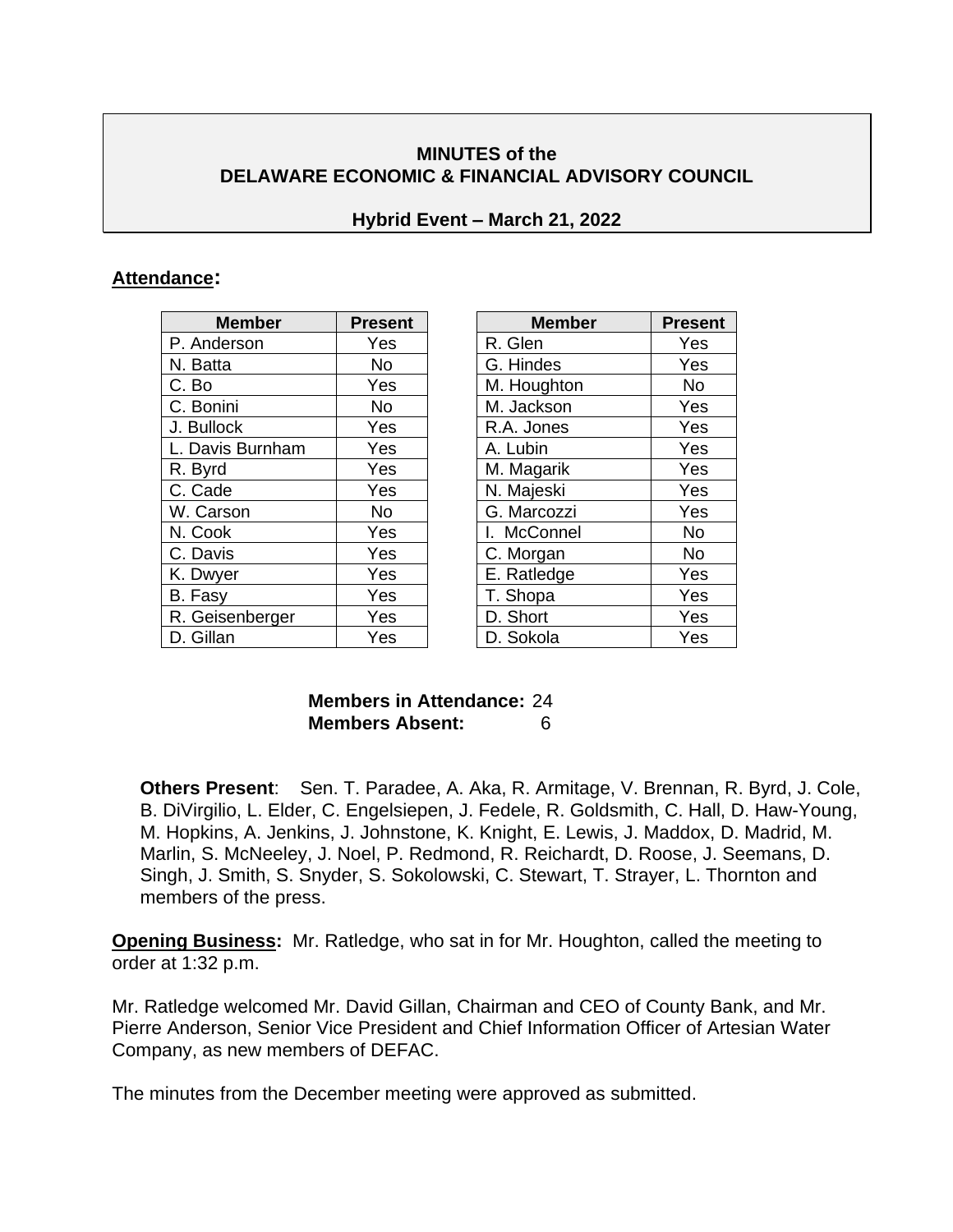#### **Expenditure Forecasts:**

Mr. Ratledge and Ms. Engelsiepen presented the General Fund Expenditure forecasts.

#### **General Fund Expenditures - Fiscal Year 2022:**

Mr. Ratledge reviewed the Balance Sheet method. He noted an FY 2022 budget act of \$4,771.5 million, Cash to the Bond Bill of \$692.3 million, Grant-in-Aid of \$63.2 million, Continuing and Encumbered of \$495.8 million, and Supplementals of \$221.1 million.

Mr. Ratledge said both the Reversions and Continuing estimates have increased to \$40.5 million and \$1,113.1 million, respectively, whereas the Encumbered estimate was unchanged. During the Subcommittee meeting Ms. Engelsiepen had attributed the increase in Reversions to contingency funds in the one-time budget, and the increase in Continuing to delayed spending for cash projects in the capital bill due to procurement issues.

Mr. Ratledge reviewed the Functional method. He pointed out that estimates of all expenditure categories are higher this fiscal year, when compared to actual FY 2021 figures. During the Subcommittee meeting Ms. Engelsiepen had attributed the increase in Salaries to pay policy, step increases for teachers, and final unit count growth. According to her, the yearly increase in Debt Service reflected a higher budgeted amount, while the increase in Grants was due to cash projects.

Ms. Engelsiepen noted that the Grants estimate actually fell between December 2021 and March 2022, after a quarterly review showed that spending trend was running below expectation. She added that the estimate could see further adjustments by the June meeting.

Ms. Engelsiepen attributed the increase in Contractual Services estimate over the prior fiscal year to an increase in operational spend. She also said the forecast for Supplies and Materials was based on trend.

Ms. Engelsiepen noted an increase in the Medicaid estimate over FY 2021 despite an extension of the enhanced Federal Medical Assistance Percentages (FMAP) through the end of June. She attributed the increase to rising number of Medicaid participants and two outstanding Federal-State reconciliation payments worth \$37 million.

Ms. Engelsiepen mentioned that the number of Medicaid eligibles stood at 291,423 in February 2022, up 10.2% from a year earlier. In March 2020, the figure was 235,415. Meanwhile, the number of newly eligibles was 15,777 in February 2022, as opposed to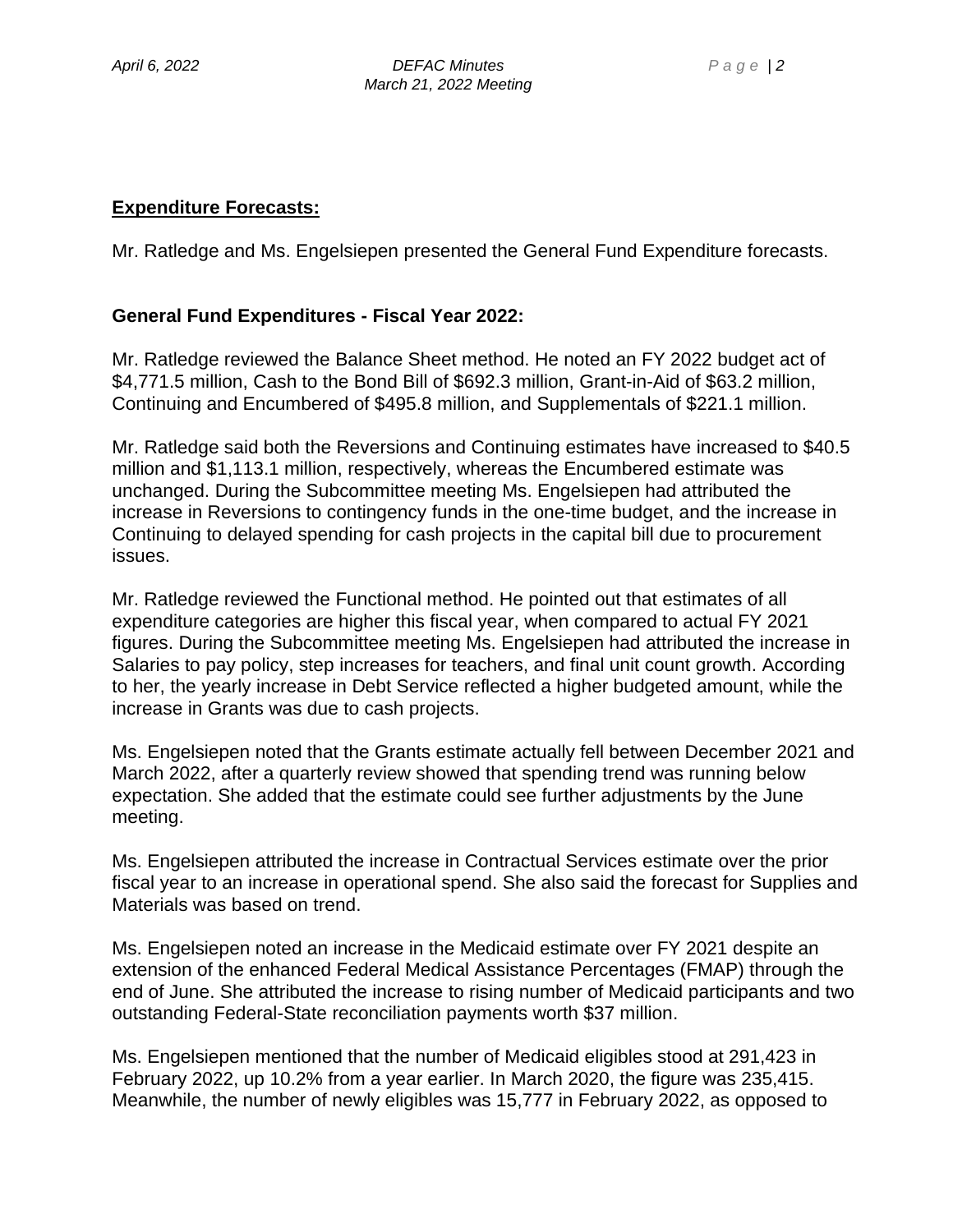12,766 a year earlier and 10,790 in March 2020.

Citing data from the Centers for Medicare and Medicaid Services, Ms. Davis Burnham had indicated in the Subcommittee meeting that expenditure on Medicaid consumed 28.9% of state budgets in FY 2017 and represented the second highest item behind education (including higher education) at 29.7%.

Mr. Shopa asked about the large items included in the Grants estimate. Ms. Engelsiepen answered that the Community Redevelopment/Reinvestment Fund, South Market Street, and the Drinking Water and Clean Water projects represent some of the largest items. (See Table 1a and Table 1b for complete details).

A motion was made, seconded and approved to accept \$5,050.3 million as the Expenditure estimate for FY 2022. The estimate represents an increase of \$531.3 million from FY 2021 but a decrease of \$42.3 million from the December estimate.

#### **General Fund Expenditures - Fiscal Year 2023:**

During the Subcommittee meeting Ms. Engelsiepen had noted that the FY 2023 expenditure forecasts accounted for the Governor's recommended budget, proposed Grant-in-Aid budget, one-time supplemental budget, proposed capital budget and continuing funds from prior years.

Mr. Ratledge noted an increase in the FY 2023 estimates for Salaries, Fringe Benefits, and Pension. He asked whether the higher estimate for the health care component of Pension included funds set aside for Other Postemployment Benefits (OPEB) in the Governor's recommended budget. Ms. Engelsiepen answered that these funds do not show up in expenditure and are set aside the same way as the Budget Stabilization Fund. Mr. Geisenberger said the funds run through as appropriated special funds.

Mr. Ratledge said estimates for Debt Service, Contractual Services, Supplies and Materials and Capital Outlay are higher in FY 2023, while estimates for Grants and Medicaid are lower. Ms. Engelsiepen attributed the lower Grants estimate to the one-time projects included in the FY 2022 estimate. (See Table 1c for complete details).

A motion was made, seconded and approved to accept \$5,443.2 million as the Expenditure estimate for FY 2023. The estimate represents an increase of \$392.9 million from FY 2022.

#### **Revenue Forecasts:**

Ms. Davis Burnham and Mr. Roose presented the General Fund Revenue forecasts.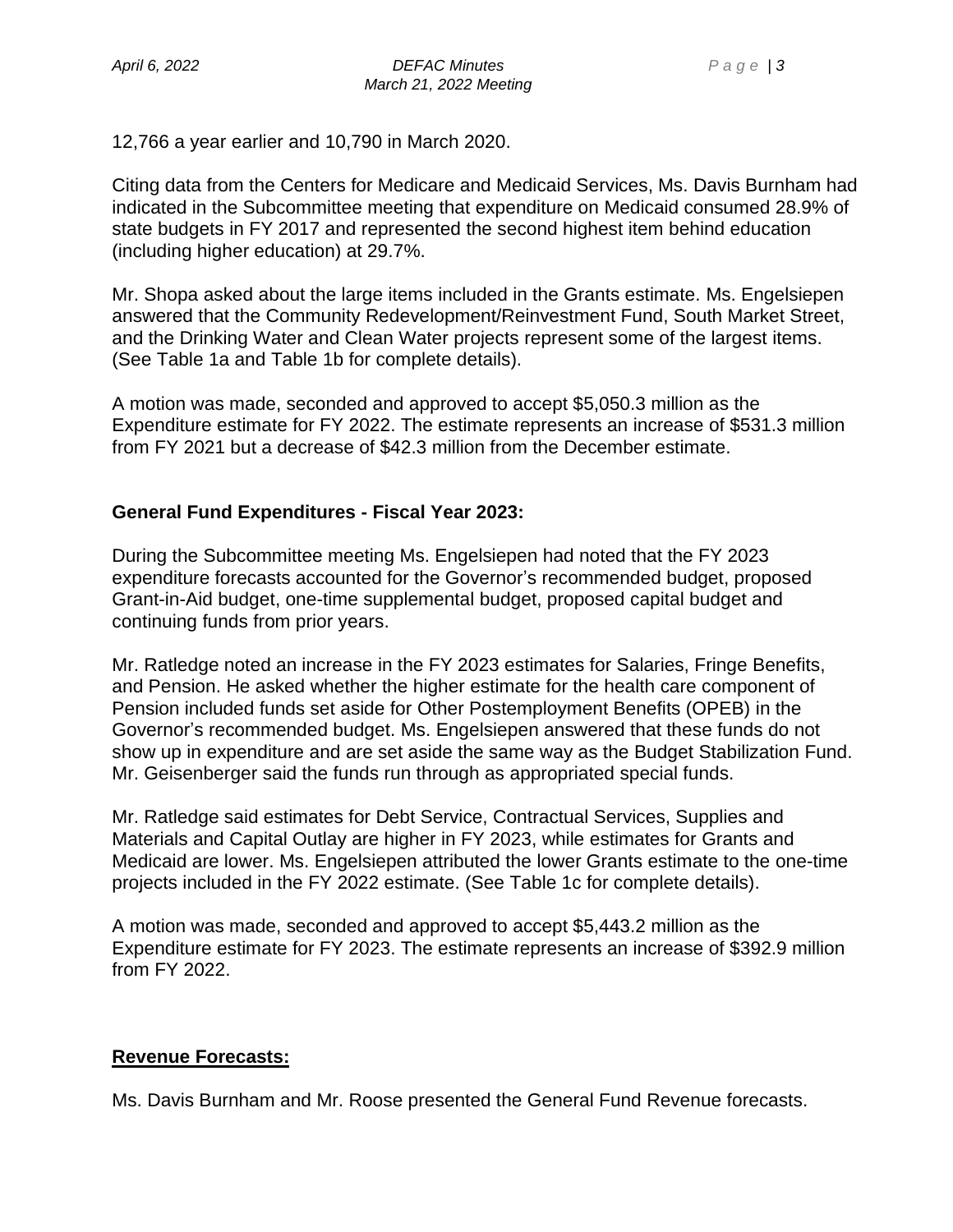#### **Economic Outlook**

Mr. Aka presented economic forecasts for the U.S. (produced by IHS Markit, now a part of S&P Global) and Delaware (developed by the Department of Finance). He said that recent economic data remain mixed, as positive news regarding some sectors such as labor and housing is followed by negative news (e.g., inflation and oil prices).

Mr. Aka reviewed the S&P Global assumptions and noted a new assumption pertaining to prices of U.S. farm output. He said the U.S. baseline forecast, which was developed on March 7, reflects an initial assessment of the economic fallout from the Russian invasion of Ukraine. It shows real GDP growth of 3.3% for calendar year 2022 in March, revised down from 3.7% last month. The Blue Chip consensus forecast is 3.5%.

Meanwhile, the U.S. CPI inflation forecast has been revised up, to 6.2%, as new upward price pressures arising from the war in Ukraine are expected to ease in the second half of the year.

Mr. Aka said that S&P Global has developed two alternative forecasts. The pessimistic scenario is based on the assumption that the Russia-Ukraine conflict intensifies, grinds down to a ceasefire after 6 months but with many sanctions remaining in place, thereby inhibiting the recovery of commodity supplies. On the other hand, the optimistic scenario is characterized by a quicker recovery of consumer spending and productivity gains.

Mr. Aka said the scenarios' results for FY 2022 do not differ greatly from the baseline but noted the forecasts were developed when the war was only 11 days old. He also indicated that the pessimistic scenario calls for a large drop in GDP and a rapid pickup in inflation in FY 2023 and mentioned that S&P Global does not expect a recession under any of the scenarios.

After noting major upside and downside risks to the baseline forecast, Mr. Aka turned to regional economics and said that 10 U.S. states, mostly in the south, have recovered all employment lost during the pandemic. He pointed out the Delaware and its neighboring states are 2% to 4% below pre-pandemic levels.

Mr. Aka said that new and benchmarked data received from the Delaware Department of Labor shows a decline in the State's nonfarm employment of 1.9% during FY 2021. He expected a 4% jobs growth this fiscal year. Mr. Aka pointed out that the FY 2022 forecast did not include the January jobs data released by the State's Department of Labor prior to the DEFAC meeting. He warned that the State's employment forecasts could be reduced in May if incoming jobs reports are as soft as the January report was.

Ms. Davis Burnham asked whether the FY 2022 and FY 2023 employment growth is broad based. Mr. Aka replied that services are driving jobs growth over the next two years.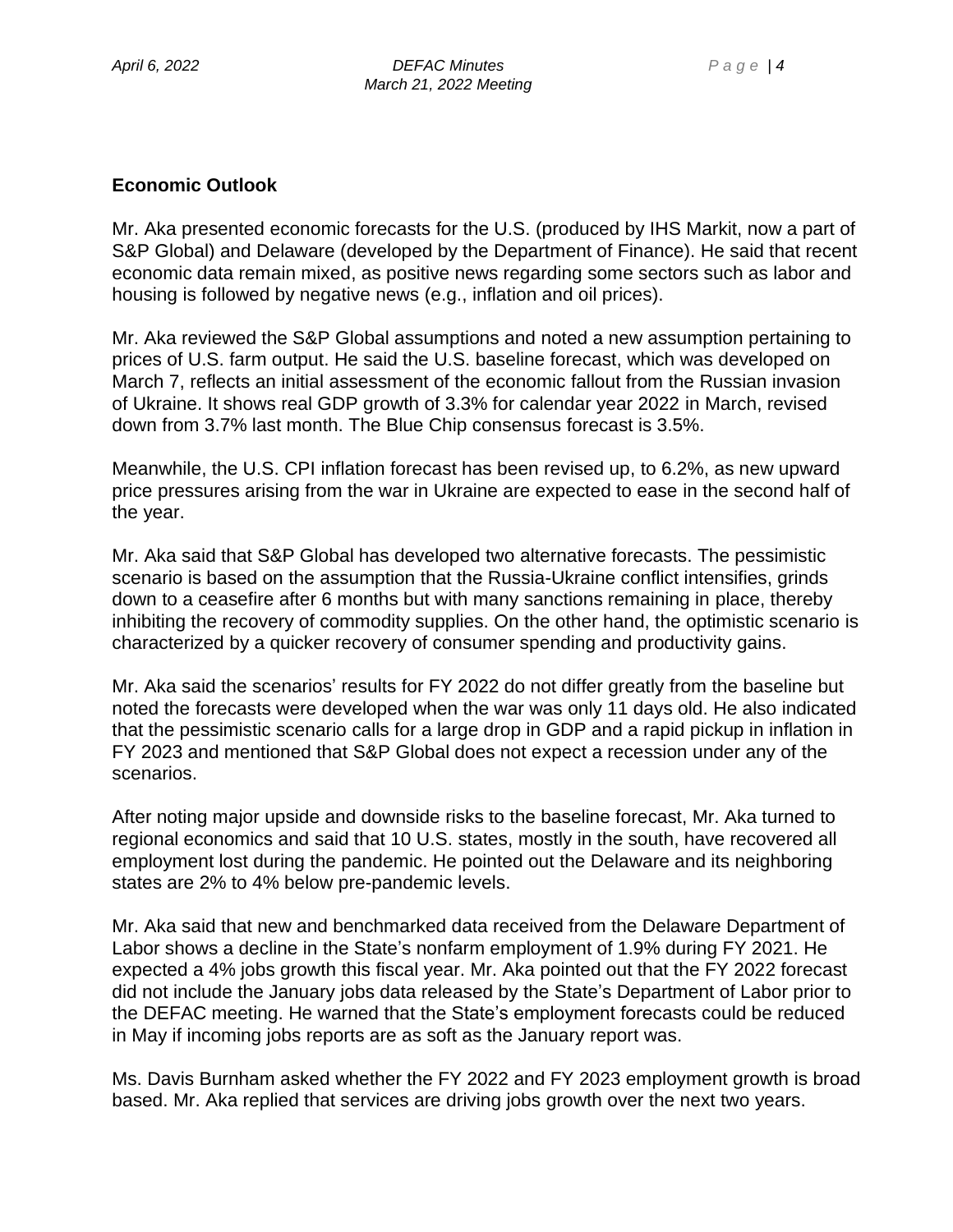#### **General Fund Revenues - Fiscal Year 2022:**

The Revenue Subcommittee recommended the following updates to December's estimates:

| <b>Revenue Category</b>             | $Dec-21$ | $Mar-22$ | Change |
|-------------------------------------|----------|----------|--------|
| Franchise Tax                       | 1,113.0  | 1,268.0  | 155.0  |
| Personal Income Tax                 | 2,133.4  | 2,159.5  | 26.1   |
| Unclaimed Property Refunds          | (160.0)  | (185.0)  | (25.0) |
| <b>Corporate Fees</b>               | 148.5    | 169.3    | 20.8   |
| <b>Bank Franchise Tax</b>           | 89.5     | 109.2    | 19.7   |
| Limited Partnerships & LLC's        | 416.6    | 428.0    | 11.4   |
| <b>Realty Transfer Tax</b>          | 285.7    | 295.7    | 10.0   |
| Dividends and Interest              | 50.8     | 41.3     | (9.5)  |
| <b>Insurance Taxes</b>              | 80.0     | 73.2     | (6.8)  |
| Gross Receipts Tax                  | 317.5    | 322.5    | 5.0    |
| Cigarette Taxes                     | 115.7    | 111.0    | (4.7)  |
| Uniform Commercial Code             | 26.2     | 30.9     | 4.7    |
| Other Refunds                       | (22.9)   | (18.9)   | 4.0    |
| <b>Franchise Tax Refunds</b>        | (10.0)   | (14.0)   | (4.0)  |
| <b>Other Revenues</b>               | 63.1     | 66.3     | 3.2    |
| <b>Public Utility Tax</b>           | 28.7     | 26.5     | (2.2)  |
| <b>Hospital Board and Treatment</b> | 21.3     | 20.0     | (1.3)  |

For a complete listing of FY 2022 estimates, see Table 2.

Mr. Roose said that FY 2022 adjustments for most revenue categories are heavily weighted toward tracking. He added that, with regard to personal income tax, the filing season is underway but that it is too early to make firm conclusions on final payments and refunds.

Mr. Roose said FY 2023 forecasts are based on changes to the economic outlook from the December meeting, carrying through any changes to the FY 2022 forecasts that are not one-times.

#### **Discussion of FY 2022 Estimates:**

**Personal Income Tax (PIT) Less Refunds:** Mr. Roose recommended an increase in the estimate by \$26.1 million.

Mr. Roose said withholding grew 13.9% fiscal year to date. On a consistent basis withholding rose 11.7% from mid-January through March 10. Though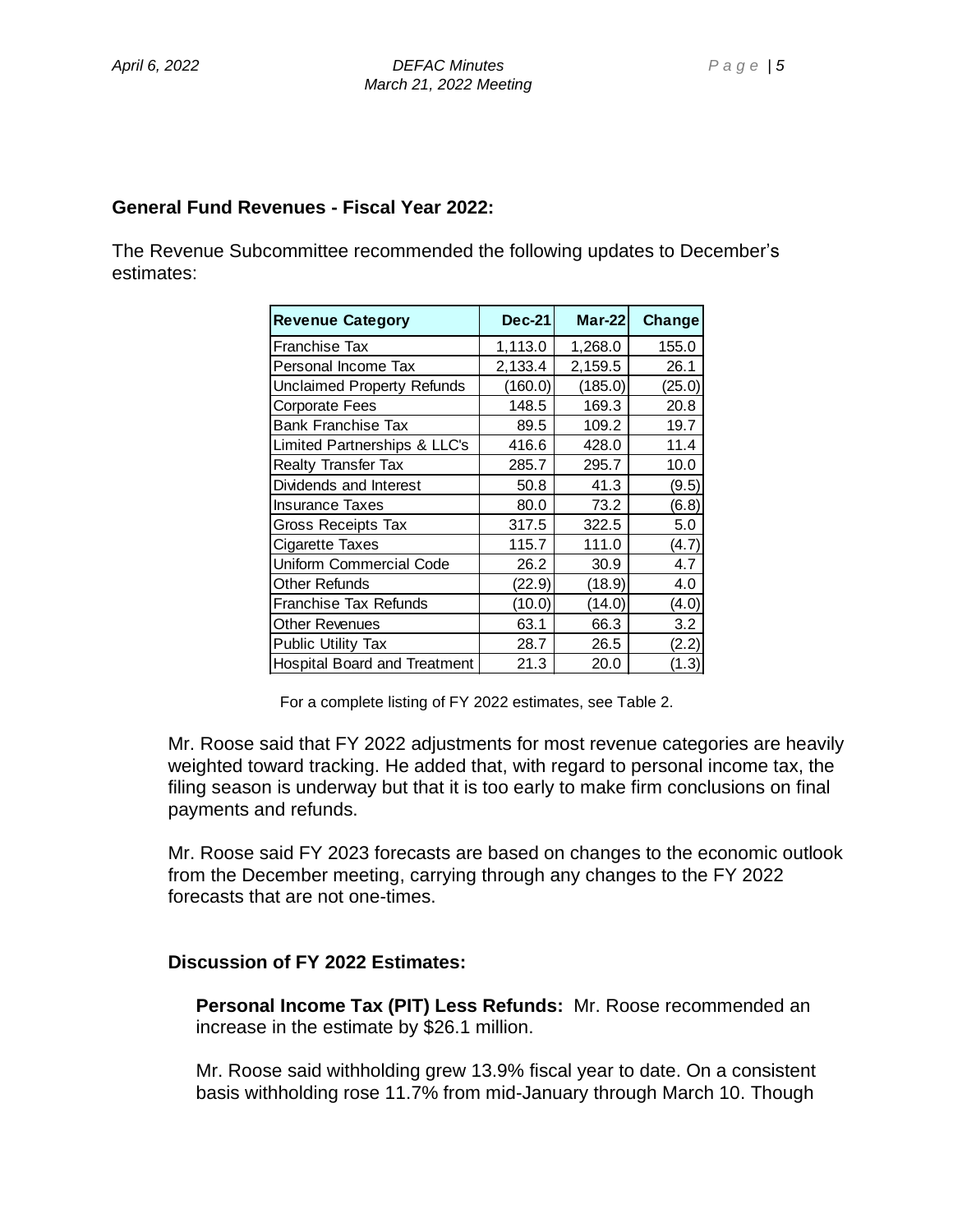easing, withholding growth remains in double digits. Overall, growth is forecast at 12.1% this fiscal year before decelerating to 5.7%, in line with the State's wage and salary income forecast.

Mr. Roose showed a chart displaying annualized growth in Delaware's wage and salary income since 1954. He indicated that the latter has averaged 3% to 4% since the Great Recession, moderating from high single digit rates in prior decades. Mr. Roose noted that wages and salary income grew by 10.5% in the second quarter of 2021 and a still strong 7.2% in the third quarter, helped by a strong economy and rising inflation.

Turning to estimated payments, Mr. Roose mentioned that the latter are performing well. Fourth-quarter payments, which were due on January 15, rose by 41%, which is essentially the same rate of growth for the full tax year. Mr. Roose noted the forecast requires flat growth until the end of the fiscal year. He concluded from a preliminary analysis about the impact of sellers of real property on personal income tax that there are signs real estate may be having a significant impact on estimated payments.

Mr. Roose pointed out that final payments were reduced by \$18.9 million this year and \$6.3 million next year to account for a legislation exempting unemployment benefits received in tax year 2021. He noted the effect of the legislation could show in higher refunds instead.

Ms. Davis Burnham asked Mr. Shopa if there are anecdotical evidence regarding the link between real estate and estimated payments. Mr. Shopa answered he does not believe the two to be strongly correlated since, although some residential real estate transactions result in a liability, sellers may not realize that at the time. Commercial sellers are much more aware of the liability, and do not have the exemption residential sellers do.

**Net Franchise + LP/LLC:** Mr. Roose recommended an increase in the estimate by \$162.4 million.

Mr. Knight attributed the higher estimate to increased formation volumes, a strong IPO market and a higher number of tier two payers. There are about 1,300 tier two payers and 1,300 for tier one payers. Mr. Knight said the 2,600 entities make up about \$585 million or 46% of the corporate franchise tax. He also said the revenue category is composed of 1.8 million entities or about twice as many Delaware residents.

Mr. Ratledge asked whether there is any loss of firms from the franchise category. Mr. Knight answered that the overall increase in the number of companies outweighs the pace of loss, while noting that there is not much change among the top tier firms.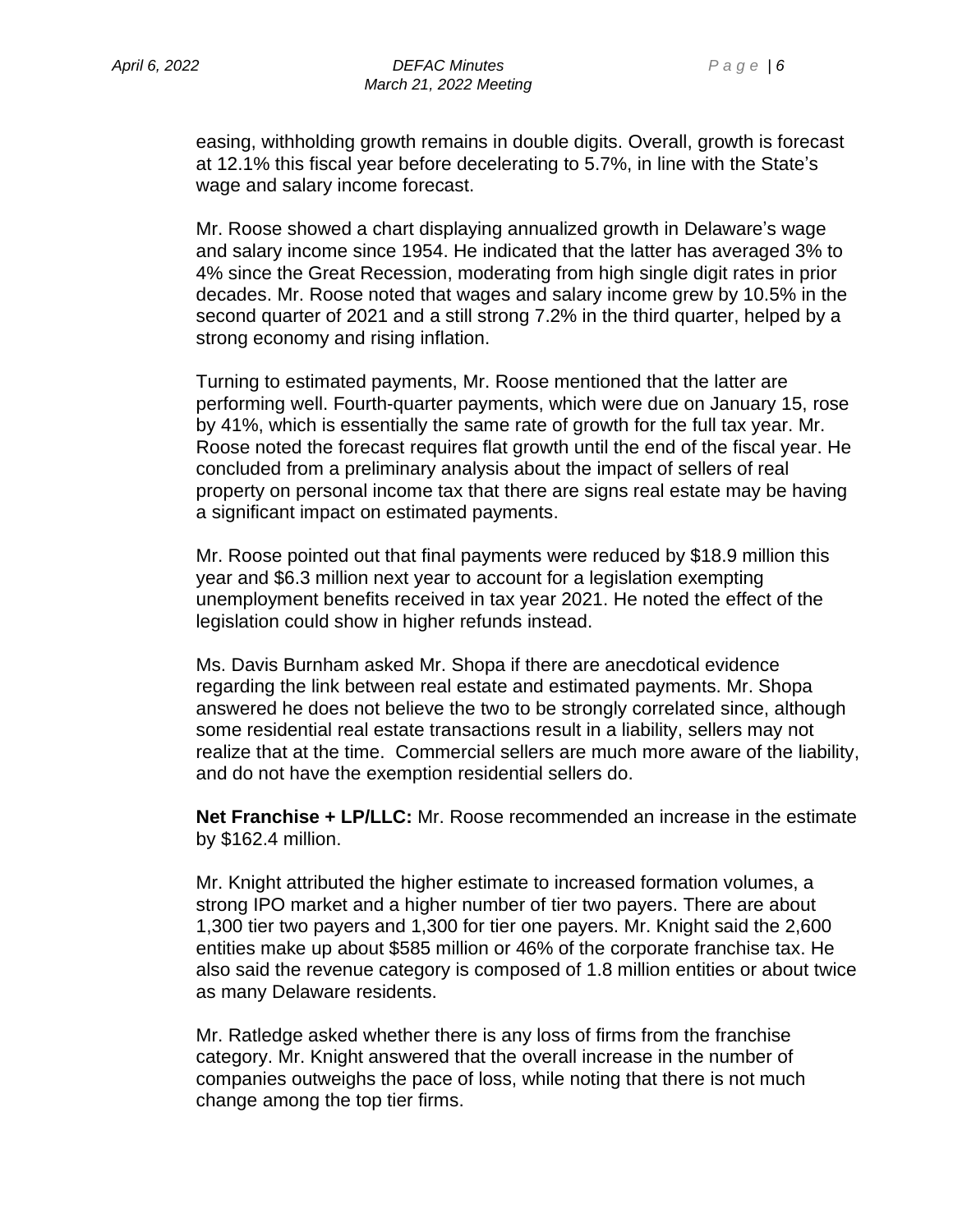During the Subcommittee meeting Mr. Bullock had said that the corporate franchise has doubled in size in 12 years and may double in size again in 8 to 9 years if everything goes as planned. He noted growth has been broad based.

Ms. Davis Burnham said the change in Net Franchise and LP/LLC estimate accounted for 79% of the overall increase in the net FY 2022 general fund revenue estimate.

**Gross Receipts Tax (GRT):** Mr. Roose recommended an increase in the estimate by \$5 million.

Mr. Roose attributed the increase in the estimate to higher oil prices. He noted the S&P Global WTI oil price growth forecast was raised from 50% in February to 70%.

During the Subcommittee meeting Mr. Roose had also noted the rising trend since 2020 of the share of petroleum in gross receipts tax. He agreed with Mr. Ratledge that the aforementioned increase in WTI oil price represents an increase over \$50 per barrel.

**Bank Franchise Tax:** Mr. Roose recommended an increase in the estimate by \$19.7 million.

During the Subcommittee meeting Mr. Glen had indicated that final payments for tax year 2021 were significantly higher than expected in December. He had also said that the estimated payments for tax year 2022 were also higher than anticipated.

**Insurance Taxes and Fees:** Mr. Roose recommended a decrease in the estimate by \$6.8 million.

Mr. Roose noted the uncertainty of the effect of the pandemic on various insurance lines, as well as the possibility for refunds to be higher than typical. During the Subcommittee meeting Mr. Maddox had indicated that his office was working closely with the Department of Finance to provide more accurate estimates.

**Dividends and Interest:** Mr. Roose recommended a decrease in the estimate by \$9.5 million.

Ms. Davis said the State's portfolio has been repositioned over the past 6 months to reflect a higher allocation of funds in the liquidity (short term investment) accounts. This was done to protect the portfolio from expected future increases in market rates due to inflationary pressures (now further exacerbated by the Russian/Ukrainian war) and Federal Reserve policy actions.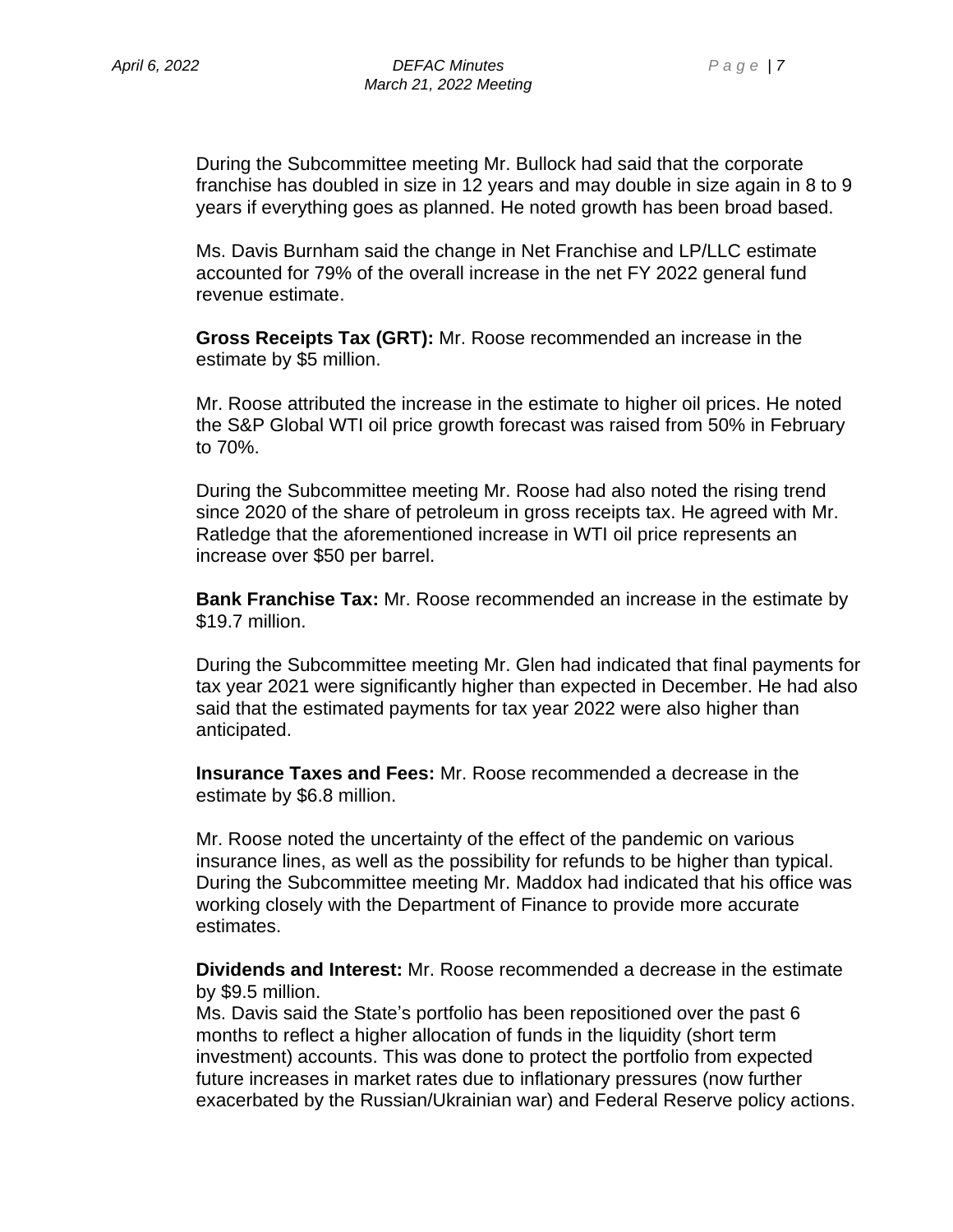**Business Entity Fees:** Mr. Roose recommended an increase in the estimate by \$20.8 million.

Mr. Roose said the increase, totaling \$32.1 million over two years, is due to the growth in corporate franchise.

**Unclaimed Property:** Mr. Roose recommended a reduction in the estimate by \$25 million.

Mr. Roose said that claims were brought up \$50 million over two years due to MoneyMatch, reciprocal claims due to other states, and improved processing.

**Cigarette Taxes:** Mr. Roose recommended a reduction in the estimate by \$4.7 million.

Mr. Roose said that though the revenue category is small and noisy, a reduction seems appropriate.

**Realty Transfer Tax (RTT):** Mr. Roose recommended an increase in the estimate by \$10 million.

Mr. Roose said the change is due to tracking.

Mr. Anderson asked about the methodology used by the Department of Finance to derive the estimate, given wild swings in the revenue category from year to year and given the gap between what developers commit to build and what is actually built. Mr. Roose said the realty transfer tax has grown substantially over the past 2-3 years and is now at record levels. He added that realty transfer was not alone, as franchise tax, the corporate income tax, and estimated personal income tax have all shown extraordinary growth in the last several years.

Using a back-of-the-envelope calculation Mr. Roose pointed out that overall revenue could be reduced by almost \$820 million over a two-year period if these four revenue categories were to return to pre-pandemic trend. He noted that current forecasts for these categories are in the correct place, given the risks involved, with modest to significant declines expected for FY 2023.

Mr. Roose noted that though revenue streams such as the corporate income tax could decline by more than expected, it is possible that both corporate income and franchise tax could continue to grow in coming years owing to structural changes.

Mr. Roose outlined the worst-case scenarios for each of the four revenue streams noted above. If each saw their historic worst 18-month decline, the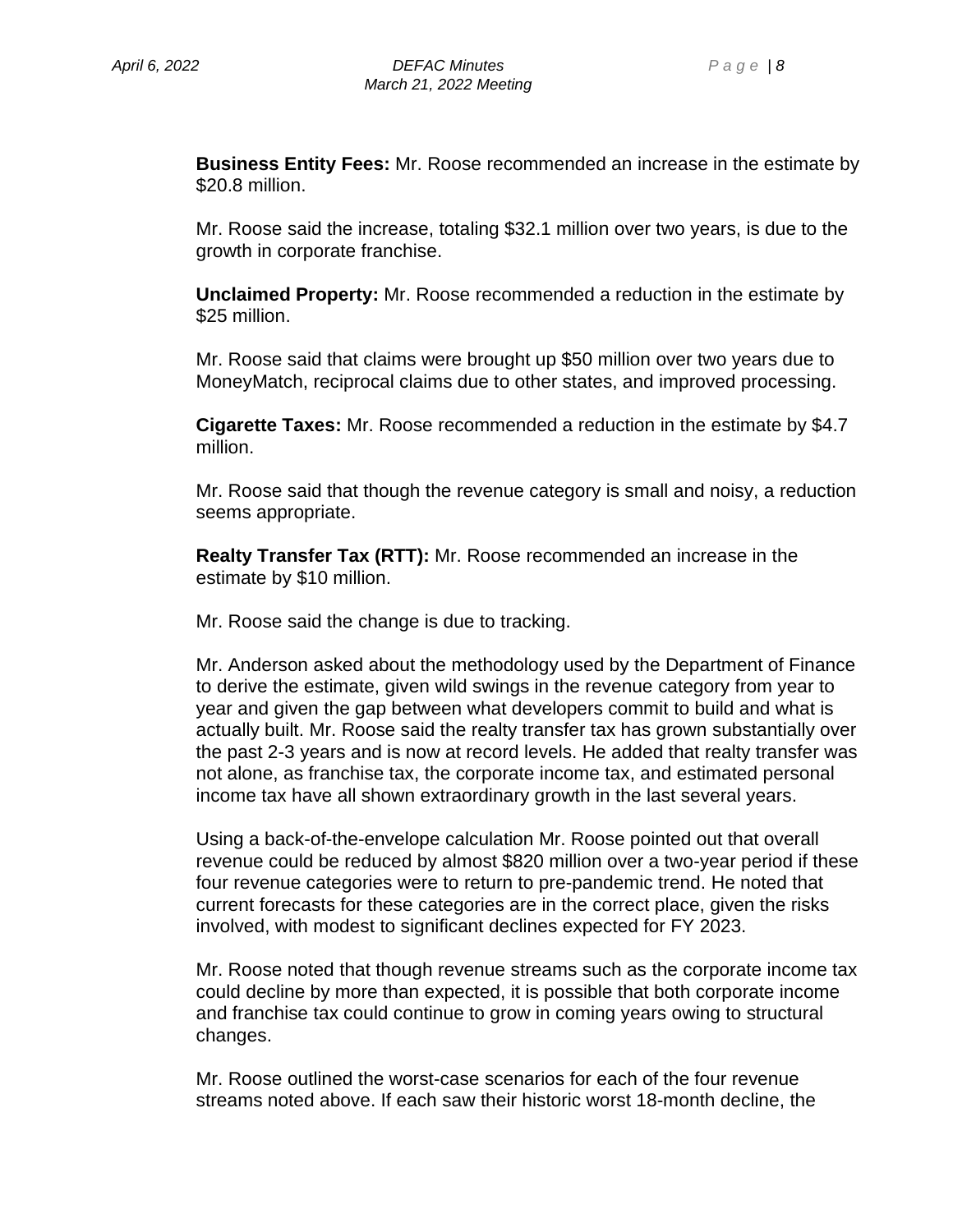potential aggregate loss would exceed \$1.1 billion over two fiscal years. Mr. Geisenberger described the proposed budget by the Governor as prudent in light of the current risks (i.e., building reserves, putting money into one-times and being careful about base amount).

Other changes were attributed to tracking.

#### **FY 2022 Estimate Adopted**:

A motion was made, seconded and approved to accept \$5,736.6 million as the revenue estimate for FY 2022. The estimate represents an increase of \$206.4 million from the December estimate. The adjusted growth rate is 12.5%.

#### **General Fund Revenues - Fiscal Year 2023**:

The Revenue Subcommittee recommended the following updates to December's estimates:

| <b>Revenue Category</b>             | <b>Dec-21</b> | $Mar-22$ | Change |
|-------------------------------------|---------------|----------|--------|
| Franchise Tax                       | 1,113.0       | 1,196.8  | 83.8   |
| Personal Income Tax                 | 2,182.9       | 2,218.8  | 35.9   |
| <b>Unclaimed Property Refunds</b>   | (160.0)       | (185.0)  | (25.0) |
| <b>Insurance Taxes</b>              | 98.1          | 80.7     | (17.4) |
| Dividends and Interest              | 19.5          | 33.5     | 14.0   |
| Limited Partnerships & LLC's        | 416.6         | 428.0    | 11.4   |
| <b>Corporate Fees</b>               | 148.5         | 159.8    | 11.3   |
| <b>Gross Receipts Tax</b>           | 328.6         | 339.3    | 10.7   |
| <b>Bank Franchise Tax</b>           | 91.6          | 98.7     | 7.1    |
| Uniform Commercial Code             | 26.2          | 30.9     | 4.7    |
| Other Revenues                      | 63.8          | 66.9     | 3.1    |
| <b>Public Utility Tax</b>           | 27.7          | 24.6     | (3.1)  |
| Cigarette Taxes                     | 111.5         | 108.4    | (3.1)  |
| <b>Realty Transfer Tax</b>          | 300.0         | 302.0    | 2.0    |
| <b>Hospital Board and Treatment</b> | 21.4          | 20.2     | (1.2)  |

For a complete listing of FY 2023 estimates, see Table 2.

#### **Discussion of FY 2023 Estimates:**

**Net Franchise + LP/LLC:** Mr. Roose recommended an increase in the estimate by \$95.2 million.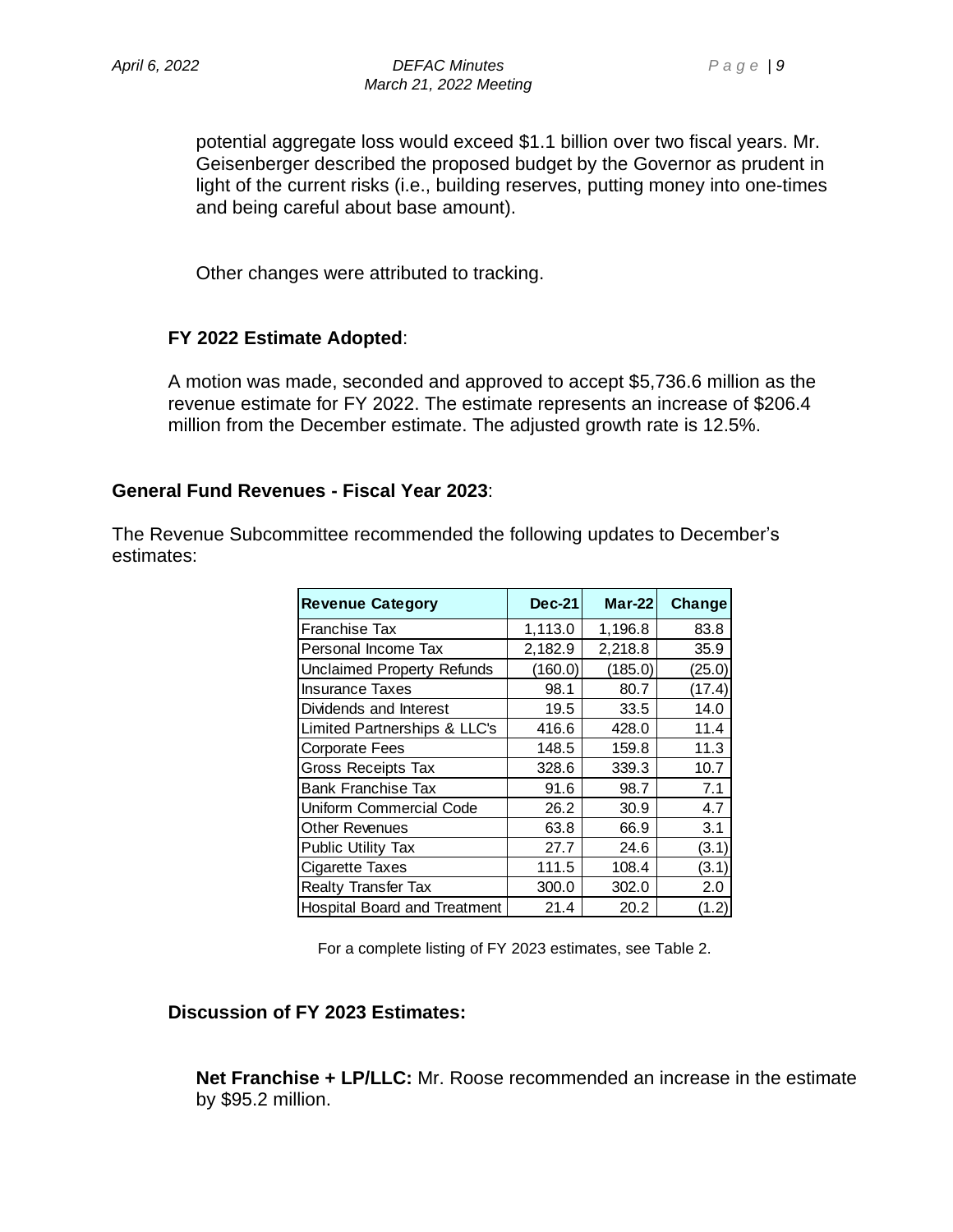During the Subcommittee meeting Mr. Knight had noted that the increase in the estimate is lower than in FY 2022, reflecting a slowdown in the IPO market. He added the FY 2023 estimate also accounts for the fact that firms' assets and outstanding shares can be affected by a changing economy.

**Unclaimed Property Less Refunds:** Mr. Roose recommended a reduction in the estimate by \$25 million.

Mr. Roose attributed the change in the estimate to an increase in claims.

**Dividends and Interest:** Mr. Roose recommended an increase in the estimate by \$14 million.

Ms. Davis attributed the higher estimate to the repositioning of the State's portfolio and expected Federal Reserve rate increases resulting in higher market rates.

Other changes reflected the carrying forward of changes made in FY 2022.

#### **FY 2023 Estimate Adopted:**

A motion was made, seconded and approved to accept \$5,625.8 million as the revenue estimate for FY 2023. The estimate represents an increase of \$134.2 million from the December estimate. The adjusted growth rate is -2.3%.

For informational purposes, Mr. Roose noted an FY 2024 revenue estimate of \$5,631.6 million and an expected flat growth for that year.

**Balance and Appropriations Worksheet:** Mr. Roose presented the Balance and Appropriations worksheet. The result of this exercise is attached as Table 3.

**2021 Tax Preference Report:** Ms. Marlin made a presentation on the Tax Preference Report, which can be found on the Department of Finance's webpage: <https://finance.delaware.gov/financial-reports/tax-preference-report/>

Ms. Marlin said there has been no new tax preferences created since the 2019 report. She noted however that credits have been expanded for the volunteer firefighter's tax credit, the earned income tax credit, and the child and dependent care expense tax credit.

Ms. Marlin indicated that loss from the Personal Income Tax (PIT), by far the largest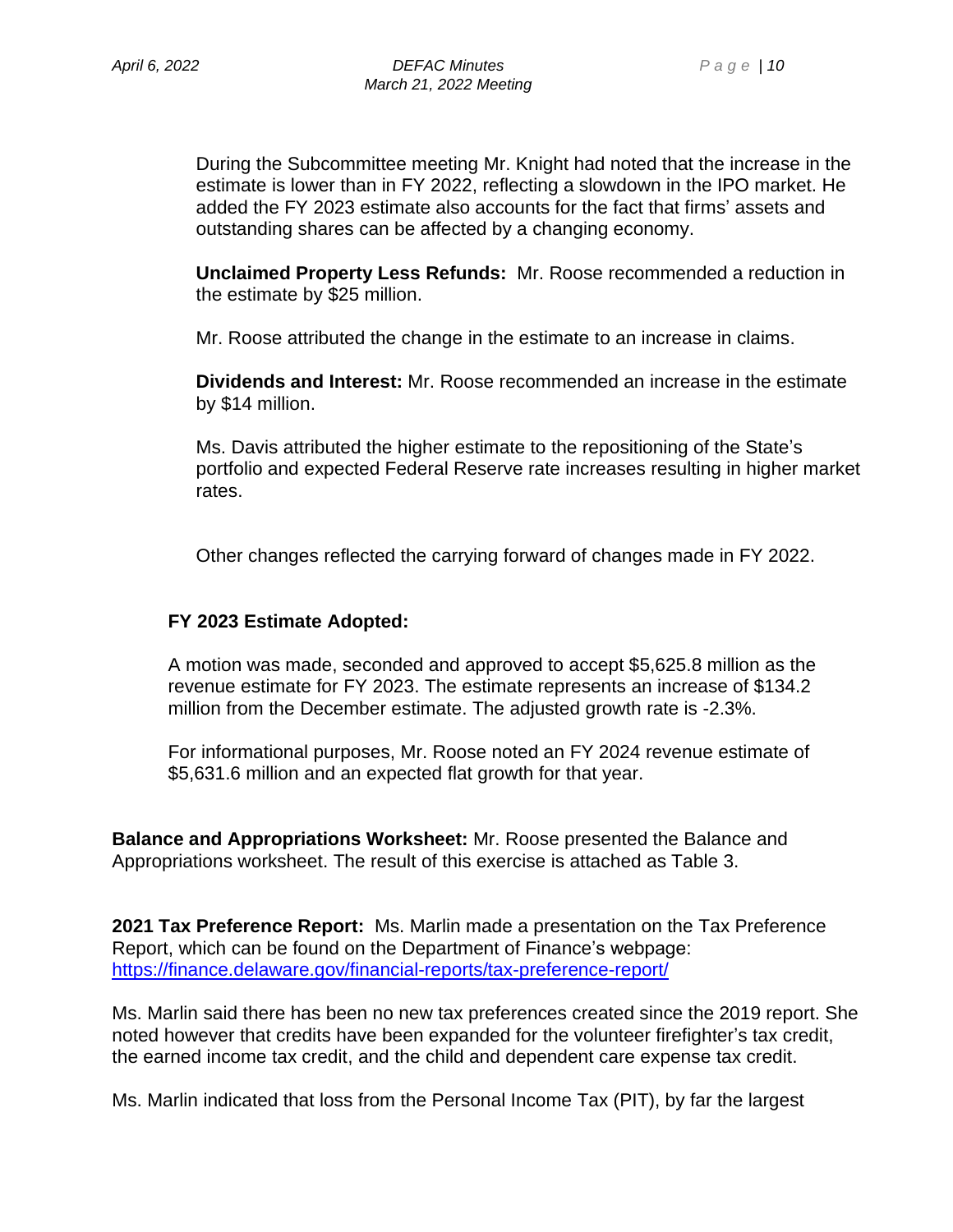among all revenue categories analyzed in the report, is estimated at \$231 million - \$238 million for this fiscal year. She added that the majority of PIT loss has to do with agebased preferences. Loss from the Corporate Income Tax (CIT) is estimated at \$27 million - \$28 million for FY 2022.

Turning to the PIT, Ms. Marlin mentioned that many credits are of negligible amounts or are claimed by very few taxpayers. With regard to CIT, she also noted many negligible credits and indicated that the Research and Development (R&D) tax credit was the largest. In response to a question from Ms. Davis Burnham, Mr. Roose said the R&D credit is a refundable credit that is tied directly to the federal R&D credit and does not require new employment in the State.

Ms. Marlin said the Veterans' Opportunity Credit has been sunset for wages earned after December 31, 2015 and may no longer be reported in future tax preference reports. She acknowledged the input from the State's Department of Transportation (DelDOT) and local government officials regarding estimates for the impact of the Motor Fuel and Public Utility tax preferences.

Mr. Geisenberger noted that the report does not include several taxes such as the Bank Franchise Tax. According to him, the fact many estimates were negligible is an indication that many credits are not used, despite requiring a lot of time and work for their creation. Responding to Mr. Ratledge, Mr. Geisenberger said DEFAC is required to approve the revenue loss estimate developed in the tax preference report.

A motion was made, seconded, and approved to accept estimates of revenue loss to the State caused by tax preferences as presented in the December 2021 report.

#### **Transportation Trust Fund (TTF):**

**TTF -- Expenditures:** Ms. Haw-Young presented the Transportation Trust Fund's expenditure forecast.

**State Operations Expenditure:** Increased from \$323.3 million in December to \$325 million.

Ms. Haw-Young attributed the change to an increase in credit card fees and online services offered by DelDOT.

**State Capital Expenditure:** There was no change from the December estimate of \$320.0 million.

**Federal Capital Expenditure:** There was no change from the December estimate of \$250.0 million.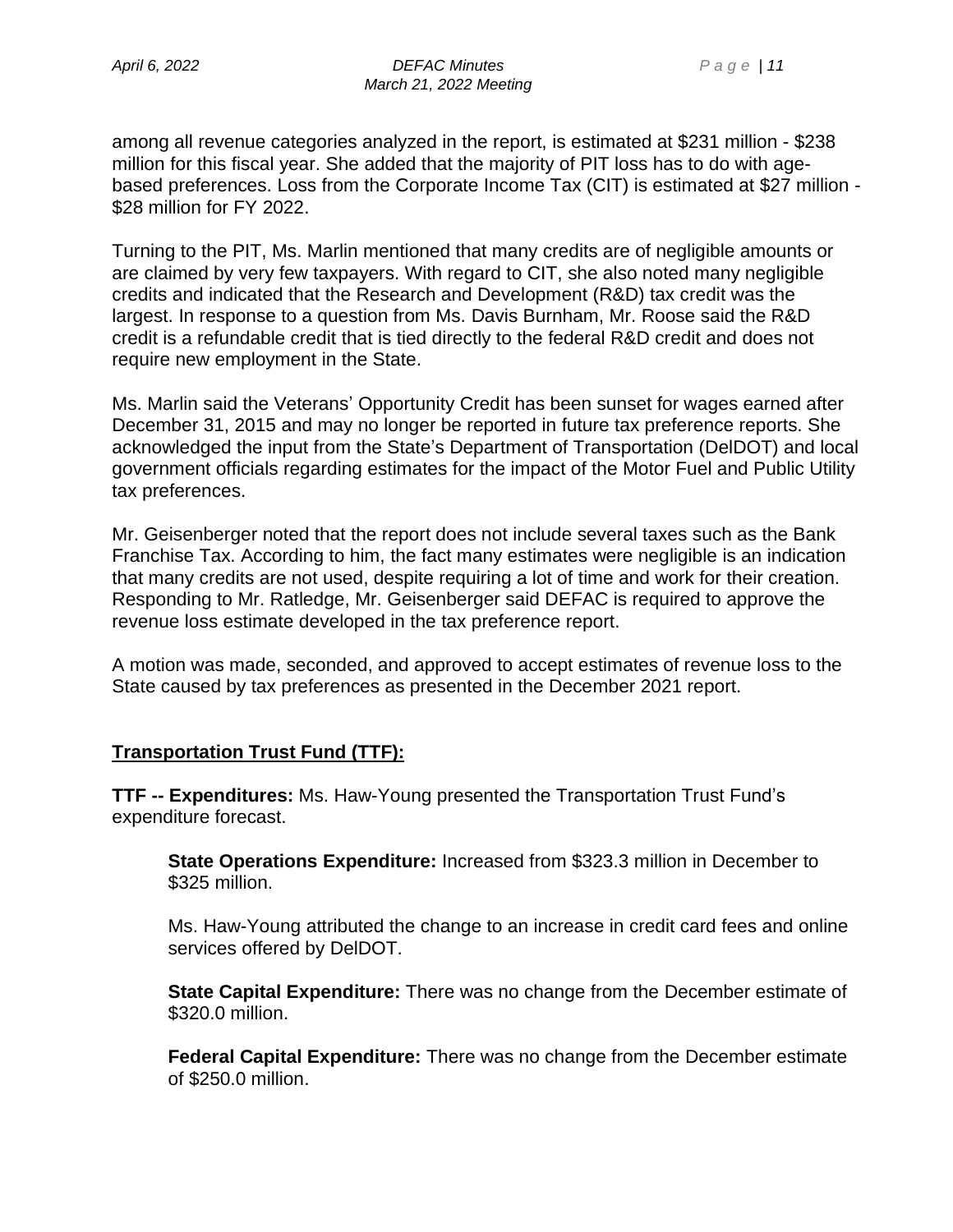**U.S. 301 Capital Expenditure:** There was no change from the December estimate of \$34.8 million.

Ms. Haw-Young said expenditures in this category are tracking as expected and there is one last debt service payment to be made in June for this fiscal year. In response to a question from Ms. Davis Burnham, Ms. Thornton said U.S. 301 debt is expected to be serviced through 2050.

A motion was made, seconded, and approved to accept \$929.8 million as the FY 2022 TTF expenditure estimate. The estimate represents an increase of \$1.7 million from the December estimate (See Table 4.)

**TTF -- Revenues:** Ms. Haw-Young presented the Transportation Trust Fund's revenue forecast.

#### **FY 2022 Estimates:**

The following changes were made from the December estimates.

**Toll Road Revenues:** There was no change from the December estimate of \$191.7 million.

**Motor Fuel Tax Administration:** There was no change from the December estimate of \$139.7 million.

Ms. Haw-Young said her office is still analyzing the impacts of oil price fluctuations and of purchases of more efficient vehicles on the revenue category. She said that the motor fuel revenue estimate could change in coming DEFAC meetings.

Ms. Davis Burnham asked how Delaware's tax per gallon compares with neighboring states. Ms. Haw-Young replied that the rate on motor fuels is 23¢ per gallon in Delaware; Maryland's rate is 36.1¢ per gallon and rates in Pennsylvania and New Jersey are 57.6¢ and 42¢ per gallon, respectively.

**Division of Motor Vehicles:** There was no change from the December estimate of \$232.3 million.

**Other Transportation Revenues:** There was no change from the December estimate of \$12.0 million.

**U.S. 301 Revenues:** There was no change from the December estimate of \$23.4 million.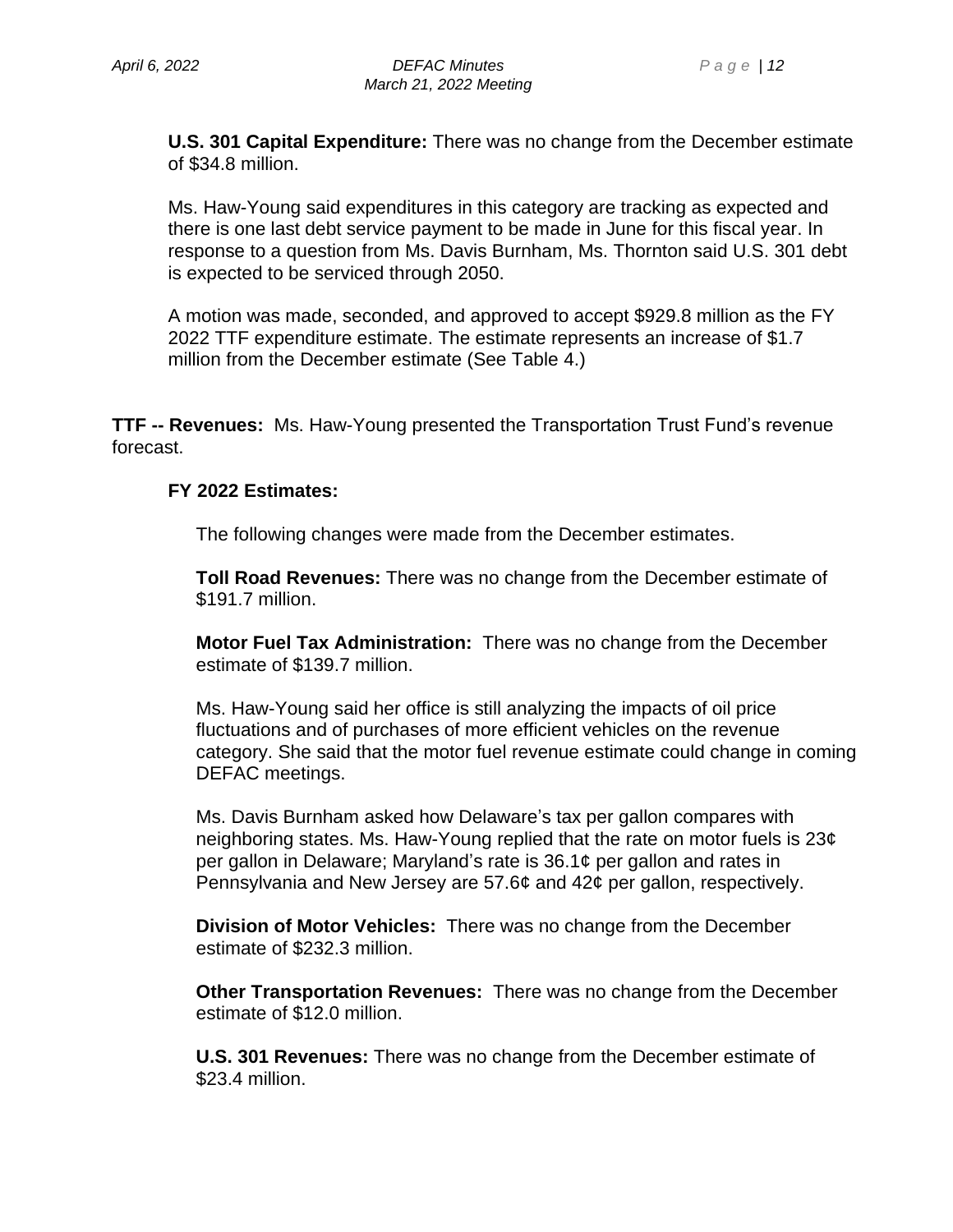A motion was made, seconded, and approved to accept \$599.1 million as the FY 2022 TTF revenue estimate. The estimate is unchanged from the December estimate.

### **FY 2023 Estimates:**

The following changes were made from the December estimates.

**Toll Road Revenues:** There was no change from the December estimate of \$202.6 million.

**Motor Fuel Tax Administration:** There was no change from the December estimate of \$146.9 million.

**Division of Motor Vehicles:** There was no change from the December estimate of \$236.4 million.

**Other Transportation Revenues:** There was no change from the December estimate of \$13.2 million.

**U.S. 301 Revenues:** There was no change from the December estimate of \$23.7 million.

A motion was made, seconded, and approved to accept \$622.8 million as the FY 2023 TTF revenue estimate. The estimate is unchanged from the December estimate (See Table 5.)

#### **Other Business:**

Mr. Ratledge announced the next scheduled DEFAC meeting dates:

- Monday, May 16, 2022
- Friday, June 17, 2022

In response to a question from Mr. Short, Mr. Roose said the Balance and Appropriations worksheet shows changes in the balance from both the prior meeting (i.e., December) and the first estimate for the fiscal year cycle (i.e., October).

There being no further business, Mr. Ratledge adjourned the meeting at 2:52 p.m.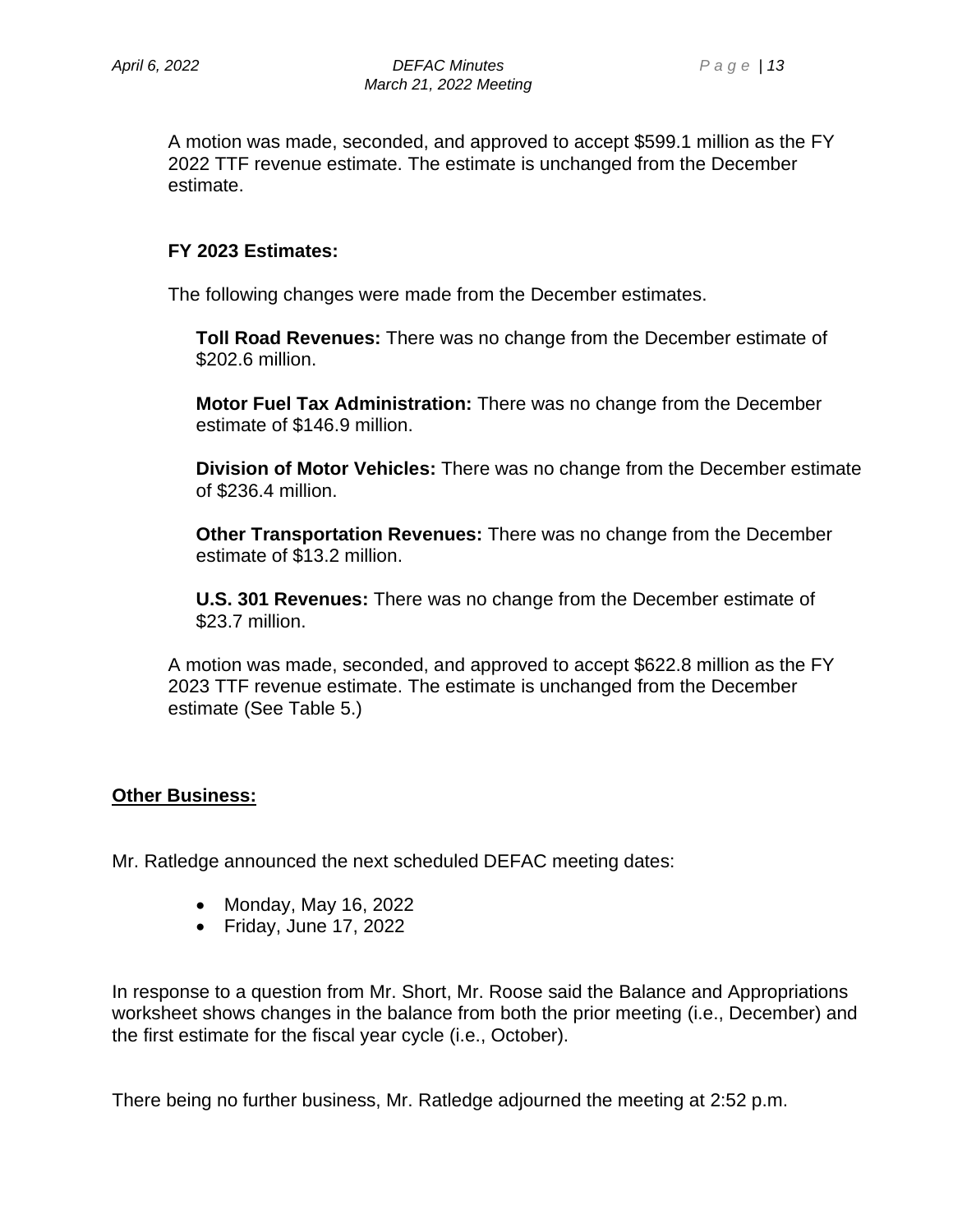Respectfully submitted,

Arsene Aka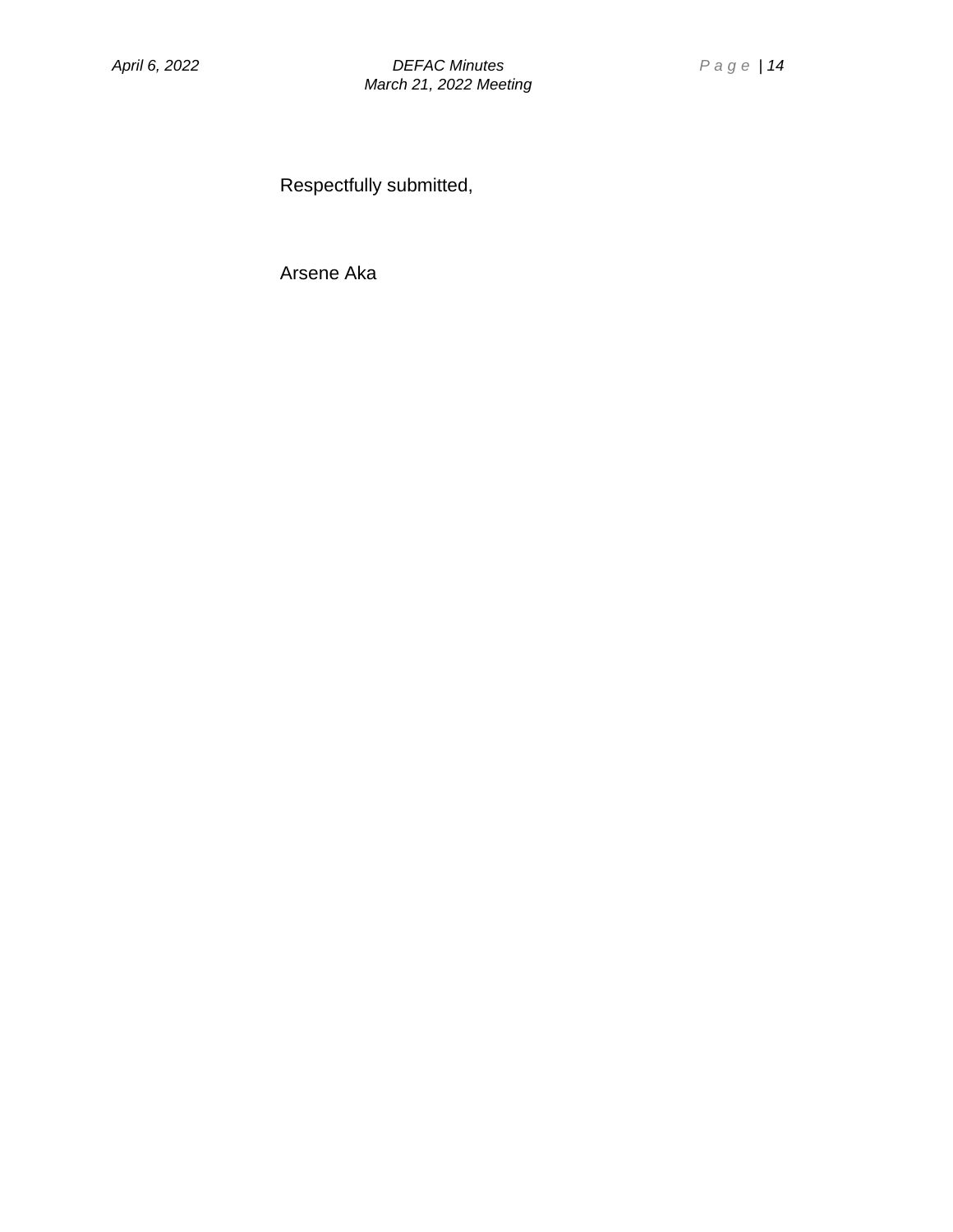#### **DEFAC Expenditures Forecast for General Fund Disbursements FY2022** (\$ in millions) **March 21, 2022** FY2010 FY2011 FY2012 FY2013 FY2014 FY2015 FY2016 FY2017 FY2018 FY2019 FY2020 FY2021 **FY2022** Actual Actual Actual Actual Actual Actual Actual Actual Actual Actual Actual Actual **Appropriation** Budget Act 3,091.5 3,305.3 3,508.6 3,586.8 3,718.2 3,809.5 3,908.5 4,084.1 4,106.9 4,270.8 4,451.9 4,547.0 **4,771.5** Cash to Bond Bill 0.0 91.0 115.3 53.4 60.9 23.8 0.0 12.6 0.0 189.0 184.3 35.4 **692.3** Grant-in-Aid 35.4 35.2 41.2 44.2 44.8 45.4 43.0 45.9 37.3 52.1 55.1 54.5 **63.2** Continuing & Encumbered (from prior years) 183.7 184.9 303.7 301.1 276.4 194.8 201.3 181.5 178.6 184.1 329.6 431.3 **495.8** Supplementals | 0.0 | 0.0 | 0.0 | 0.0 | 0.0 | 0.2 | 0.0 | 49.2 | 62.0 | 0.0 | | | **221.1** Fiscal Year Spending Authority 3,310.6 3,616.4 3,968.8 3,985.5 4,100.2 4,073.5 4,152.8 4,324.3 4,322.8 4,745.2 5,082.8 5,068.2 5,068.2 **LESS:** *Oct Dec Mar Apr May June* Reversions to the General Fund | 49.3 | 42.1 | 75.3 | 50.5 | 11.3 | 39.6 | 57.5 | 39.6 | 20.6 | 21.4 | 137.6 | 53.4 | 15.0 | 25.0 | 40.5 Encumbered to next fiscal year | 37.7 | 35.2 | 39.3 | 35.6 | 40.2 | 39.5 | 40.8 | 37.5 | 35.8 | 41.5 | 54.0 | 53.2 | 40.0 | 40.0 | 40.0 | 40.0 Continuing to next fiscal year Operating Budget Bond Bill Total Continuing 147.2 268.4 261.8 240.9 154.6 161.8 140.7 141.1 148.3 288.1 377.3 442.6 1089.50 1,086.3 1113.1 Subtotal| 234.1 | 345.7 | 376.4 | 327.0 | 306.1 | 240.9 | 239.0 | 218.2 | 204.7 | 351.0 | 568.9 | 549.2 | 1,144.5 | 1,151.3 | 1,193.6 | 0.0 | 0.0 | 0.0 | 0.0 | 1<mark>,193.6)</mark> *Fiscal Year Budgetary Expenditures* **3,076.5 3,270.7 3,592.4 3,658.5 3,794.1 3,832.6 3,913.7 4,106.1 4,118.1 4,394.3 4,513.9 4,519.0 5,050.3 % increase/(decrease) 6.31% 9.84% 1.84% 3.71% 1.01% 2.12% 4.92% 0.29% 6.71% 9.61% 2.84% 11.8% Comments:** | <u>FY2010| FY2011| FY2012| FY2013| FY2014|</u> F<u>Y2015| FY2016| FY2017| FY2018| FY2019| FY2020| FY2021</u> 5-Yr Avg | | | | <u>FY2022</u> Expenditures / Spending Authority 92.9% 90.4% 90.5% 91.8% 92.5% 94.1% 94.2% 95.0% 95.3% 92.6% 88.8% 89.2% 92.2% 80.9% Reversions / Spending Authority 1.5% 1.2% 1.9% 1.3% 2.7% 1.0% 1.4% 0.9% 0.5% 0.5% 2.7% 1.1% 1.1% 0.6% Encumbered / Spending Authority 1.1% 1.0% 1.0% 0.9% 1.0% 1.0% 1.0% 0.9% 0.8% 0.9% 1.1% 1.0% 0.9% 0.6% Total Continuing / Spending Authority 4.4% 7.4% 6.6% 6.0% 3.8% 4.0% 3.4% 3.3% 3.4% 6.1% 7.4% 8.7% 5.8% 17.8%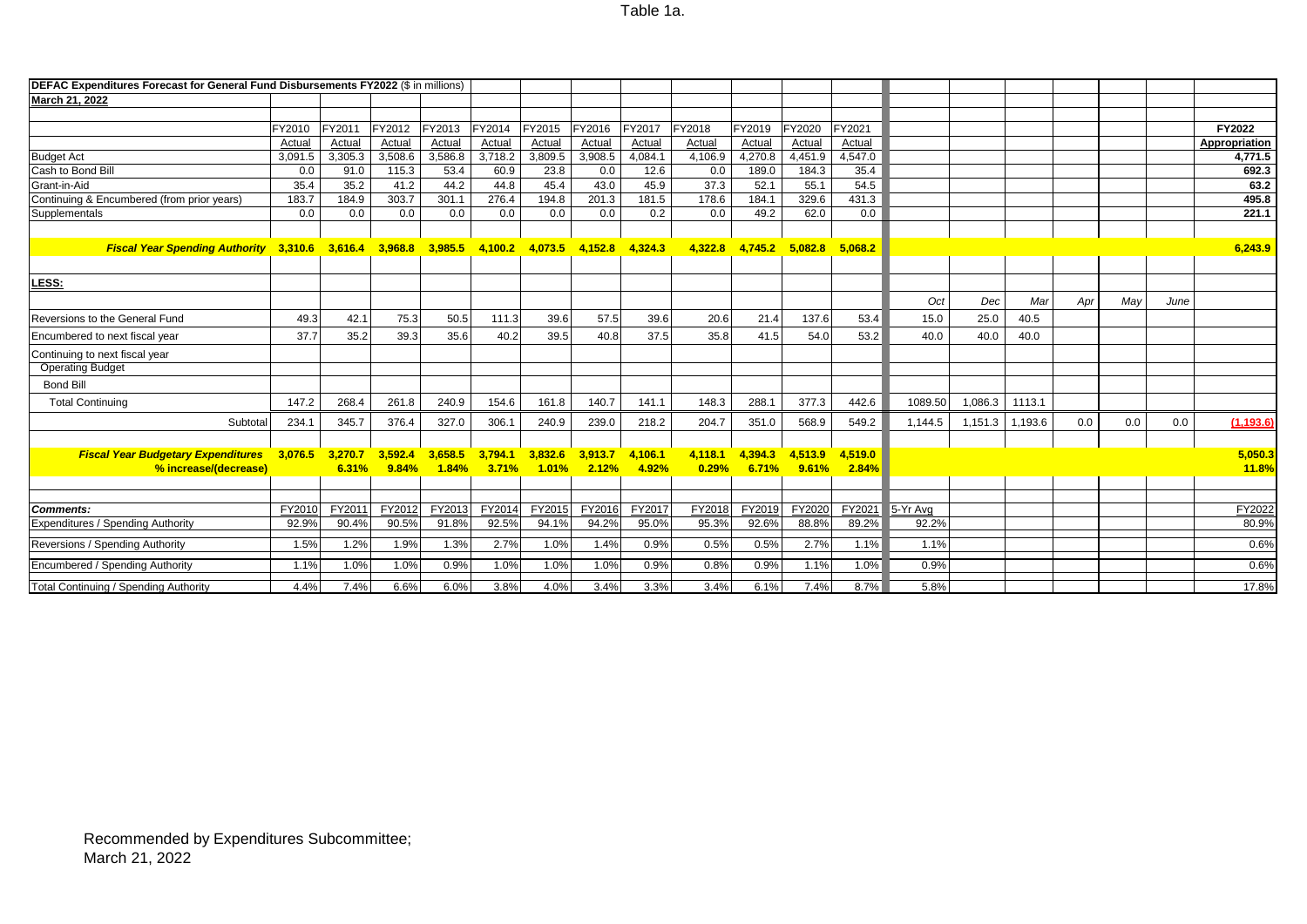| DEFAC Expenditures Forecast for General Fund Disbursements FY2022 (\$ in millions) |         |         |         |         |         |         |         |         |            |             |              |                   |                   |        |        |        |        |
|------------------------------------------------------------------------------------|---------|---------|---------|---------|---------|---------|---------|---------|------------|-------------|--------------|-------------------|-------------------|--------|--------|--------|--------|
| March 21, 2022                                                                     |         |         |         |         |         |         |         |         |            |             |              |                   |                   |        |        |        |        |
|                                                                                    |         |         |         |         |         |         |         |         |            |             |              |                   |                   |        |        |        |        |
|                                                                                    |         |         |         |         |         |         |         |         |            |             |              |                   |                   |        |        |        |        |
|                                                                                    | FY2016  | FY2017  | FY2018  | FY2019  | FY2020  | FY2021  | FY2022  | FY2022  | Difference | % change    | Annual Avg.  | <b>FY2022 YTD</b> | % spent           | $%$ of | $%$ of | $%$ of | % of   |
|                                                                                    | Actual  | Actual  | Actual  | Actual  | Actual  | Actual  | Dec     | Mar     | 22 vs. 21  | '22 vs. '21 | 2022 vs. '17 | (actual 02/28/22) | (actual 02/28/22) | FY2021 | FY2020 | FY2019 | FY2018 |
| <b>Salaries</b>                                                                    | 1,361.8 | 1,402.9 | 1,421.1 | 1,499.9 | 1,558.6 | 1,593.0 | 1,662.8 | 1,662.8 | 69.8       | 4.4%        | 3.46%        | 1.190.1           | 33.7%             | 35.3%  | 34.5%  | 34.1%  | 34.5%  |
|                                                                                    |         |         |         |         |         |         |         |         |            |             |              |                   |                   |        |        |        |        |
| <b>Fringe Benefits</b>                                                             | 453.7   | 480.5   | 479.6   | 494.4   | 506.1   | 513.3   | 516.1   | 516.1   | 2.8        | 0.5%        | 1.44%        | 362.6             | 10.3%             | 11.4%  | 11.2%  | 11.3%  | 11.6%  |
| <b>Health Care</b>                                                                 | 334.1   | 359.0   | 357.9   | 362.6   | 369.0   | 372.5   | 369.9   | 369.9   | (2.6)      | $-0.7%$     | 0.60%        | 257.4             | 7.3%              | 8.2%   | 8.2%   | 8.3%   | 8.7%   |
| Other                                                                              | 119.6   | 121.5   | 121.7   | 131.8   | 137.1   | 140.8   | 146.2   | 146.2   | 5.4        | 3.8%        | 3.77%        | 105.2             | 3.0%              | 3.1%   | 3.0%   | 3.0%   | 3.0%   |
|                                                                                    |         |         |         |         |         |         |         |         |            |             |              |                   |                   |        |        |        |        |
| <b>Pension</b>                                                                     | 297.3   | 317.7   | 316.7   | 360.8   | 360.1   | 372.6   | 413.3   | 413.3   | 40.7       | 10.9%       | 5.40%        | 306.4             | 8.7%              | 8.2%   | 8.0%   | 8.2%   | 7.7%   |
| Contribution                                                                       | 150.6   | 152.4   | 167.6   | 201.5   | 205.0   | 212.1   | 235.3   | 235.3   | 23.2       | 10.9%       | 9.07%        | 174.4             | 4.9%              | 4.7%   | 4.5%   | 4.6%   | 4.1%   |
| <b>Health Care</b>                                                                 | 105.0   | 130.2   | 136.0   | 145.4   | 145.9   | 139.2   | 154.4   | 154.4   | 15.2       | 10.9%       | 3.47%        | 114.5             | 3.2%              | 3.1%   | 3.2%   | 3.3%   | 3.3%   |
| Other                                                                              | 41.7    | 35.1    | 13.1    | 13.9    | 9.2     | 21.3    | 23.6    | 23.6    | 2.3        | 10.9%       | $-7.62%$     | 17.5              | 0.5%              | 0.5%   | 0.2%   | 0.3%   | 0.3%   |
|                                                                                    |         |         |         |         |         |         |         |         |            |             |              |                   |                   |        |        |        |        |
| <b>Debt Service</b>                                                                | 169.4   | 179.0   | 187.2   | 183.9   | 184.1   | 187.3   | 205.7   | 205.7   | 18.4       | 9.8%        | 2.82%        | 151.7             | 4.3%              | 4.1%   | 4.1%   | 4.2%   | 4.5%   |
|                                                                                    |         |         |         |         |         |         |         |         |            |             |              |                   |                   |        |        |        |        |
| <b>Grants</b>                                                                      | 349.6   | 365.7   | 362.9   | 445.2   | 507.1   | 433.2   | 698.8   | 683.9   | 250.7      | 57.9%       | 13.34%       | 496.7             | 14.0%             | 9.6%   | 11.2%  | 10.1%  | 8.8%   |
|                                                                                    |         |         |         |         |         |         |         |         |            |             |              |                   |                   |        |        |        |        |
| <b>Medicaid</b>                                                                    | 689.1   | 739.7   | 750.2   | 733.4   | 702.0   | 734.1   | 830.7   | 830.7   | 96.6       | 13.2%       | 2.35%        | 524.2             | 14.8%             | 16.2%  | 15.6%  | 16.7%  | 18.2%  |
|                                                                                    |         |         |         |         |         |         |         |         |            |             |              |                   |                   |        |        |        |        |
| <b>Contractual Services</b>                                                        | 513.6   | 537.6   | 526.1   | 589.0   | 600.5   | 607.5   | 679.7   | 652.3   | 44.8       | 7.4%        | 3.94%        | 433.0             | 12.2%             | 13.4%  | 13.3%  | 13.4%  | 12.8%  |
|                                                                                    |         |         |         |         |         |         |         |         |            |             |              |                   |                   |        |        |        |        |
| <b>Supplies &amp; Materials</b>                                                    | 66.9    | 68.7    | 61.9    | 69.3    | 64.7    | 60.9    | 64.0    | 64.0    | 3.1        | 5.1%        | $-1.41%$     | 42.0              | 1.2%              | 1.3%   | 1.4%   | 1.6%   | 1.5%   |
|                                                                                    |         |         |         |         |         |         |         |         |            |             |              |                   |                   |        |        |        |        |
| <b>Capital Outlay</b>                                                              |         |         |         |         |         |         |         |         | 4.3        | 25.0%       | 8.50%        | 29.8              | 0.8%              | 0.4%   | 0.7%   | 0.4%   | 0.3%   |
|                                                                                    | 12.3    | 14.3    | 12.4    | 18.5    | 30.6    | 17.2    | 21.5    | 21.5    |            |             |              |                   |                   |        |        |        |        |
|                                                                                    |         |         |         |         |         |         |         |         |            |             |              |                   |                   |        |        |        |        |
| <b>FY Budgetary Expenditures</b>                                                   | 3.913.7 | 4,106.1 | 4,118.1 | 4,394.3 | 4,513.9 | 4,519.0 | 5,092.6 | 5,050.3 | 531.3      | 11.8%       | 4.23%        | 3536.5            | 100.0%            | 100.0% | 100.0% | 100.0% | 100.0% |
|                                                                                    |         |         |         |         |         |         |         |         |            |             |              |                   |                   |        |        |        |        |
|                                                                                    |         |         |         |         |         |         |         |         |            |             |              |                   |                   |        |        |        |        |
| <b>Comments:</b>                                                                   |         |         |         |         |         |         |         |         |            |             |              |                   |                   |        |        |        |        |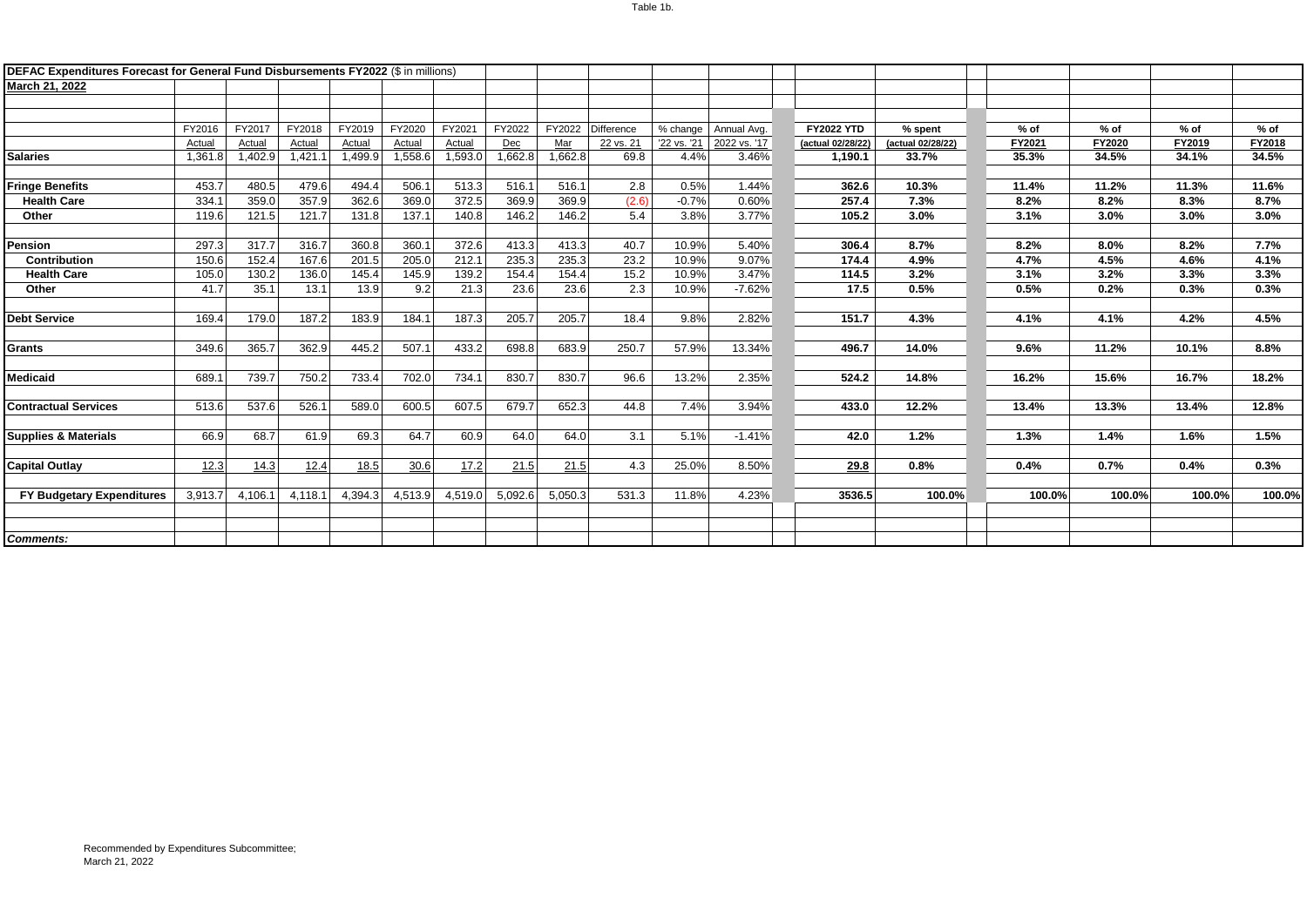|                                                                                                                    | DEFAC Expenditures Forecast for General Fund Disbursements FY2023-2026 (\$ in millions) |               |               |               |               |         |        |         |         |         |         |
|--------------------------------------------------------------------------------------------------------------------|-----------------------------------------------------------------------------------------|---------------|---------------|---------------|---------------|---------|--------|---------|---------|---------|---------|
| March 21, 2022                                                                                                     |                                                                                         |               |               |               |               |         |        |         |         |         |         |
|                                                                                                                    |                                                                                         |               |               |               |               |         |        |         |         |         |         |
|                                                                                                                    |                                                                                         |               |               |               |               |         |        |         |         |         |         |
|                                                                                                                    | FY2016                                                                                  | FY2017        | FY2018        | FY2019        | FY2020        | FY2021  | FY2022 | FY2023  | FY2024  | FY2025  | FY2026  |
|                                                                                                                    | <b>Actual</b>                                                                           | <b>Actual</b> | <b>Actual</b> | <b>Actual</b> | <b>Actual</b> | Actual  | March  | March   | March   | March   | March   |
| <b>Salaries</b>                                                                                                    | 1,361.8                                                                                 | 1,402.9       | 1,421.1       | 1,499.9       | 1,558.6       | 1593.0  | 1662.8 | 1771.1  | 1832.3  | 1895.7  | 1961.2  |
| <b>Fringe Benefits</b>                                                                                             | 453.7                                                                                   | 480.5         | 479.6         | 494.4         | 506.1         | 513.3   | 516.1  | 589.1   | 597.7   | 606.5   | 615.5   |
| <b>Health Care</b>                                                                                                 | 334.1                                                                                   | 359.0         | 357.9         | 362.6         | 369.0         | 372.5   | 369.9  | 430.7   | 433.3   | 435.9   | 438.5   |
| Other                                                                                                              | 119.6                                                                                   | 121.5         | 121.7         | 131.8         | 137.1         | 140.8   | 146.2  | 158.4   | 164.4   | 170.6   | 177.0   |
| Pension                                                                                                            | 297.3                                                                                   | 317.7         | 316.7         | 360.8         | 360.1         | 372.6   | 413.3  | 424.0   | 450.0   | 478.2   | 508.8   |
| Contribution                                                                                                       | 150.6                                                                                   | 153.7         | 167.6         | 201.5         | 205.0         | 212.1   | 235.3  | 234.4   | 255.6   | 278.8   | 304.1   |
| <b>Health Care</b>                                                                                                 | 105.0                                                                                   | 131.3         | 136.0         | 145.4         | 145.9         | 139.2   | 154.4  | 172.9   | 178.9   | 185.1   | 191.5   |
| Other                                                                                                              | 41.7                                                                                    | 32.7          | 13.1          | 13.9          | 9.2           | 21.3    | 23.6   | 16.7    | 15.4    | 14.3    | 13.2    |
|                                                                                                                    |                                                                                         |               |               |               |               |         |        |         |         |         |         |
| <b>Debt Service</b>                                                                                                | 169.4                                                                                   | 179.0         | 187.2         | 183.9         | 184.1         | 187.3   | 205.7  | 218.4   | 224.6   | 230.9   | 237.4   |
| Grants                                                                                                             | 349.6                                                                                   | 365.7         | 362.9         | 445.2         | 507.1         | 433.2   | 683.9  | 564.0   | 639.2   | 724.5   | 821.1   |
| Medicaid                                                                                                           | 689.1                                                                                   | 739.7         | 750.2         | 733.4         | 702.0         | 734.1   | 830.7  | 805.9   | 824.8   | 844.2   | 864.0   |
| <b>Contractual Services</b>                                                                                        | 513.6                                                                                   | 537.6         | 526.1         | 589.0         | 600.5         | 607.5   | 652.3  | 951.6   | 989.1   | 1028.1  | 1068.7  |
| Supplies & Materials                                                                                               | 66.9                                                                                    | 68.7          | 61.9          | 69.3          | 64.7          | 60.9    | 64.0   | 86.3    | 85.1    | 83.9    | 82.7    |
| <b>Capital Outlay</b>                                                                                              | 12.3                                                                                    | 14.3          | 12.4          | 18.5          | 30.6          | 17.2    | 21.5   | 32.8    | 35.6    | 38.6    | 41.9    |
| FY Budgetary Expenditures                                                                                          | 3,913.7                                                                                 | 4,106.1       | 4,118.1       | 4,394.3       | 4,513.9       | 4,519.1 | 5050.3 | 5,443.2 | 5,678.4 | 5,930.5 | 6,201.4 |
| Comments:                                                                                                          |                                                                                         |               |               |               |               |         |        |         |         |         |         |
| Forecast FY2024-FY2026 is based on the annual average growth rate for each category FY2017-FY2022(March Estimate). |                                                                                         |               |               |               |               |         |        |         |         |         |         |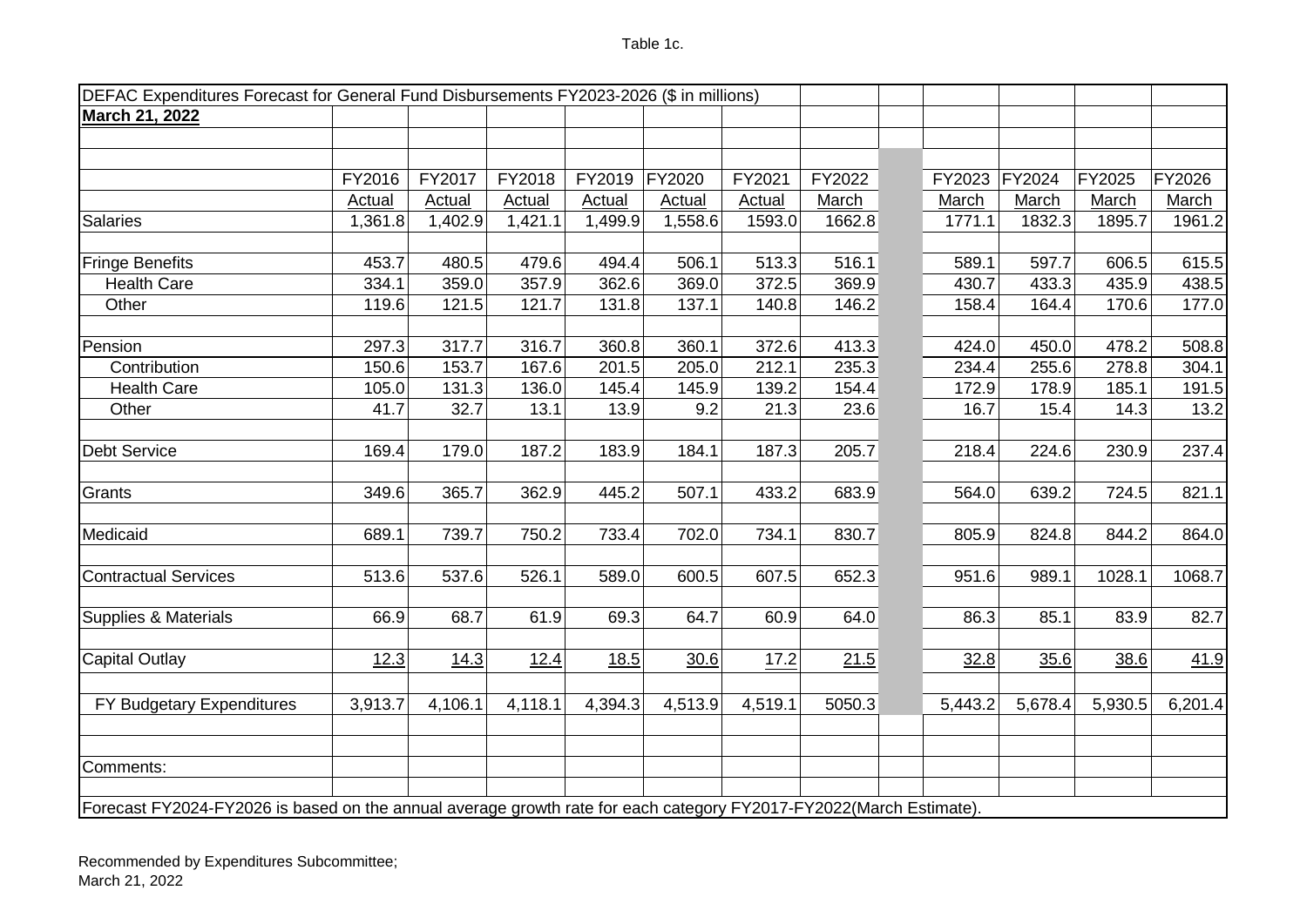| <b>OMB General Assumptions FY2023 Forecast</b>                                                                                                                                                                                                                                                                                                                                                                                                                                                                                                                                                                                                                                                                                                                                                                                                                                                                                                                                                                                                                                                                                                                                                                           |  |  |  |  |  |  |
|--------------------------------------------------------------------------------------------------------------------------------------------------------------------------------------------------------------------------------------------------------------------------------------------------------------------------------------------------------------------------------------------------------------------------------------------------------------------------------------------------------------------------------------------------------------------------------------------------------------------------------------------------------------------------------------------------------------------------------------------------------------------------------------------------------------------------------------------------------------------------------------------------------------------------------------------------------------------------------------------------------------------------------------------------------------------------------------------------------------------------------------------------------------------------------------------------------------------------|--|--|--|--|--|--|
|                                                                                                                                                                                                                                                                                                                                                                                                                                                                                                                                                                                                                                                                                                                                                                                                                                                                                                                                                                                                                                                                                                                                                                                                                          |  |  |  |  |  |  |
| The FY2023 projected spend takes the following into consideration:                                                                                                                                                                                                                                                                                                                                                                                                                                                                                                                                                                                                                                                                                                                                                                                                                                                                                                                                                                                                                                                                                                                                                       |  |  |  |  |  |  |
| 1. FY2023 Recommended Operating Budget \$4,991.3 million                                                                                                                                                                                                                                                                                                                                                                                                                                                                                                                                                                                                                                                                                                                                                                                                                                                                                                                                                                                                                                                                                                                                                                 |  |  |  |  |  |  |
| 2. FY2023 Recommended Grant in Aid Budget \$56.9 million                                                                                                                                                                                                                                                                                                                                                                                                                                                                                                                                                                                                                                                                                                                                                                                                                                                                                                                                                                                                                                                                                                                                                                 |  |  |  |  |  |  |
| 3. FY2023 Recommended One Time Supplemental Budget \$215.9 million                                                                                                                                                                                                                                                                                                                                                                                                                                                                                                                                                                                                                                                                                                                                                                                                                                                                                                                                                                                                                                                                                                                                                       |  |  |  |  |  |  |
| 4. FY2023 Recommended Capital Budget - General Fund cash projects \$591.6 million                                                                                                                                                                                                                                                                                                                                                                                                                                                                                                                                                                                                                                                                                                                                                                                                                                                                                                                                                                                                                                                                                                                                        |  |  |  |  |  |  |
| 5. Continuing Funds from prior year(s) Cash Projects and One Time funds, currently estimating \$580 million                                                                                                                                                                                                                                                                                                                                                                                                                                                                                                                                                                                                                                                                                                                                                                                                                                                                                                                                                                                                                                                                                                              |  |  |  |  |  |  |
| Salary - Includes increase for Steps/CBAs, Unit Count growth, a salary policy providing no less than 2% salary increase for all employees, as well as the<br>27th pay that occurs in FY 2023 (occurs every 11 years)<br>Pension - Includes a decrease in the State Employee rate from 23.80% to 21.80% (stemming from the Basic Rate portion decreasing from 13.<br>Fringe Other - No change from the 6.2% rate for FY2022<br>Healthcare - No change from the rates for FY 2022<br>Debt Service - Increased \$12.7M for both existing and new debt from 2022 bond sale<br>Grants - Includes the recommended \$56.9M from the Grant in Aid Budget, \$139M for UD and Housing from the Operating Budget, \$70M from the Capital<br>General Fund Budget, and \$75M spend of the continued cash projects. The decrease from current year spend is being driven by the large amount of pass-<br>through funds included in the FY22 Capital Budget-General Fund cash projects, such as Community Reinvestments \$70M and S Market St \$40M whereas<br>the larger FY23 Budget items fall into different categories and expected longer spend timelines, such as the Kent/Sussex Courthouse \$80M, ERP Cloud<br>Migration \$25M. |  |  |  |  |  |  |
| Medicaid - Includes pre-Covid 35.4% state share in conjunction with higher level of Eligible participants that will gradually decrease with monthly<br>redeterminations throughout the year. The derease from current year spend is being driven by the federal reconciliation payment expected to be paid out in<br>the current year and it is non-recurring.                                                                                                                                                                                                                                                                                                                                                                                                                                                                                                                                                                                                                                                                                                                                                                                                                                                           |  |  |  |  |  |  |
| Contractual Services - Includes recommended programmatic base budget increases \$75M from the Operating Budget, \$110M from the Onte Time<br>Supplemental Budget, \$129M from the Capital General Fund Budget, and \$75M spend of the continued cash projects.                                                                                                                                                                                                                                                                                                                                                                                                                                                                                                                                                                                                                                                                                                                                                                                                                                                                                                                                                           |  |  |  |  |  |  |
| Supplies - projected at FY2022 level, with \$5M spend from continued cash projects                                                                                                                                                                                                                                                                                                                                                                                                                                                                                                                                                                                                                                                                                                                                                                                                                                                                                                                                                                                                                                                                                                                                       |  |  |  |  |  |  |
| Capital - projected at FY2022 operational level and \$15M continued cash projects                                                                                                                                                                                                                                                                                                                                                                                                                                                                                                                                                                                                                                                                                                                                                                                                                                                                                                                                                                                                                                                                                                                                        |  |  |  |  |  |  |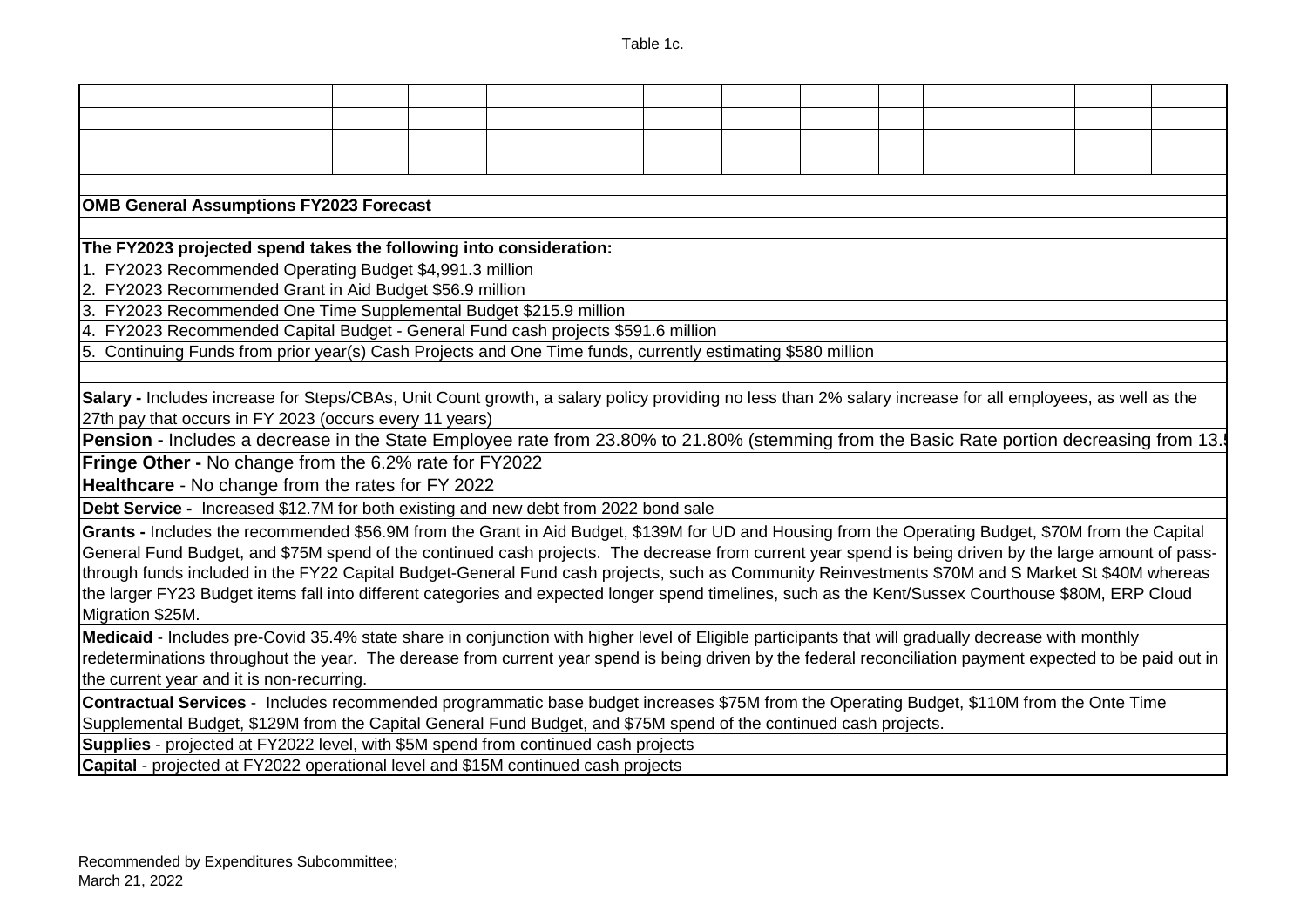| <b>March-22</b>                     | FY 2021            |               |                 | FY 2022      |          |             |
|-------------------------------------|--------------------|---------------|-----------------|--------------|----------|-------------|
| <b>DEFAC Meeting</b>                | A                  | B             | C               | D            | Е        | F           |
|                                     | <b>Actual</b>      | <b>DEFAC</b>  | %               | <b>DEFAC</b> | %        | \$ Increase |
| <b>Revenue Category</b>             | <b>Collections</b> | <b>Dec-21</b> | <b>B</b> over A | Mar-22       | D over A | D over B    |
| Personal Income Tax                 | 2,123.8            | 2,133.4       | 0.5%            | 2,159.5      | 1.7%     | 26.1        |
| Less: Refunds                       | (235.4)            | (257.5)       | 9.4%            | (257.5)      | 9.4%     | 0.0         |
| <b>IPIT Less Refunds</b>            | 1,888.4            | 1,875.9       | $-0.7%$         | 1,902.0      | 0.7%     | 26.1        |
| <b>Franchise Tax</b>                | 1,082.5            | 1,113.0       | 2.8%            | 1,268.0      | 17.1%    | 155.0       |
| Limited Partnerships & LLC's        | 385.3              | 416.6         | 8.1%            | 428.0        | 11.1%    | 11.4        |
| Subtotal Franchise + LP/LLC         | 1,467.8            | 1,529.6       | 4.2%            | 1,696.0      | 15.6%    | 166.4       |
| Less: Refunds                       | (11.7)             | (10.0)        | $-14.8%$        | (14.0)       | 19.3%    | (4.0)       |
| Net Franchise + LP/LLC              | 1,456.0            | 1,519.6       | 4.4%            | 1,682.0      | 15.5%    | 162.4       |
| <b>Business Entity Fees</b>         | 148.3              | 148.5         | 0.2%            | 169.3        | 14.2%    | 20.8        |
| Uniform Commercial Code             | 26.7               | 26.2          | $-1.9%$         | 30.9         | 15.7%    | 4.7         |
| <b>Unclaimed Property</b>           | 554.0              | 554.0         | 0.0%            | 554.0        | 0.0%     | 0.0         |
| Less: Refunds                       | (105.4)            | (160.0)       | 51.9%           | (185.0)      | 75.6%    | (25.0)      |
| Unclaimed Prop Less Refunds         | 448.6              | 394.0         | $-12.2%$        | 369.0        | $-17.8%$ | (25.0)      |
| <b>Gross Receipts Tax</b>           | 279.9              | 317.5         | 13.4%           | 322.5        | 15.2%    | 5.0         |
| Lottery                             | 215.7              | 232.5         | 7.8%            | 232.5        | 7.8%     | 0.0         |
| Corporation Income Tax              | 255.3              | 342.6         | 34.2%           | 342.6        | 34.2%    | 0.0         |
| Less: Refunds                       | (45.6)             | (70.0)        | 53.4%           | (70.0)       | 53.4%    | 0.0         |
| CIT Less Refunds                    | 209.7              | 272.6         | 30.0%           | 272.6        | 30.0%    | 0.0         |
| <b>Realty Transfer Tax</b>          | 236.5              | 285.7         | 20.8%           | 295.7        | 25.0%    | 10.0        |
| <b>Cigarette Taxes</b>              | 115.7              | 115.7         | 0.0%            | 111.0        | $-4.1%$  | (4.7)       |
| Bank Franchise Tax                  | 74.9               | 89.5          | 19.5%           | 109.2        | 45.8%    | 19.7        |
| Insurance Taxes and Fees            | 97.1               | 80.0          | $-17.6%$        | 73.2         | $-24.6%$ | (6.8)       |
| <b>Hospital Board and Treatment</b> | 23.1               | 21.3          | $-7.9%$         | 20.0         | $-13.5%$ | (1.3)       |
| <b>Public Utility Tax</b>           | 35.0               | 28.7          | $-18.1%$        | 26.5         | $-24.4%$ | (2.2)       |
| <b>Alcoholic Beverage Tax</b>       | 32.7               | 31.5          | $-3.7%$         | 31.5         | $-3.7%$  | 0.0         |
| Dividends and Interest              | 64.0               | 50.8          | $-20.6%$        | 41.3         | $-35.5%$ | (9.5)       |
| <b>Other Revenues</b>               | 62.9               | 63.1          | 0.3%            | 66.3         | 5.4%     | 3.2         |
| Less: Other Refunds                 | (25.0)             | (22.9)        | $-8.5%$         | (18.9)       | $-24.5%$ | 4.0         |
| <b>Net Receipts</b>                 | 5,390.3            | 5,530.2       | 2.6%            | 5,736.6      | 6.4%     | 206.4       |

Adj Growth Rate 12.5%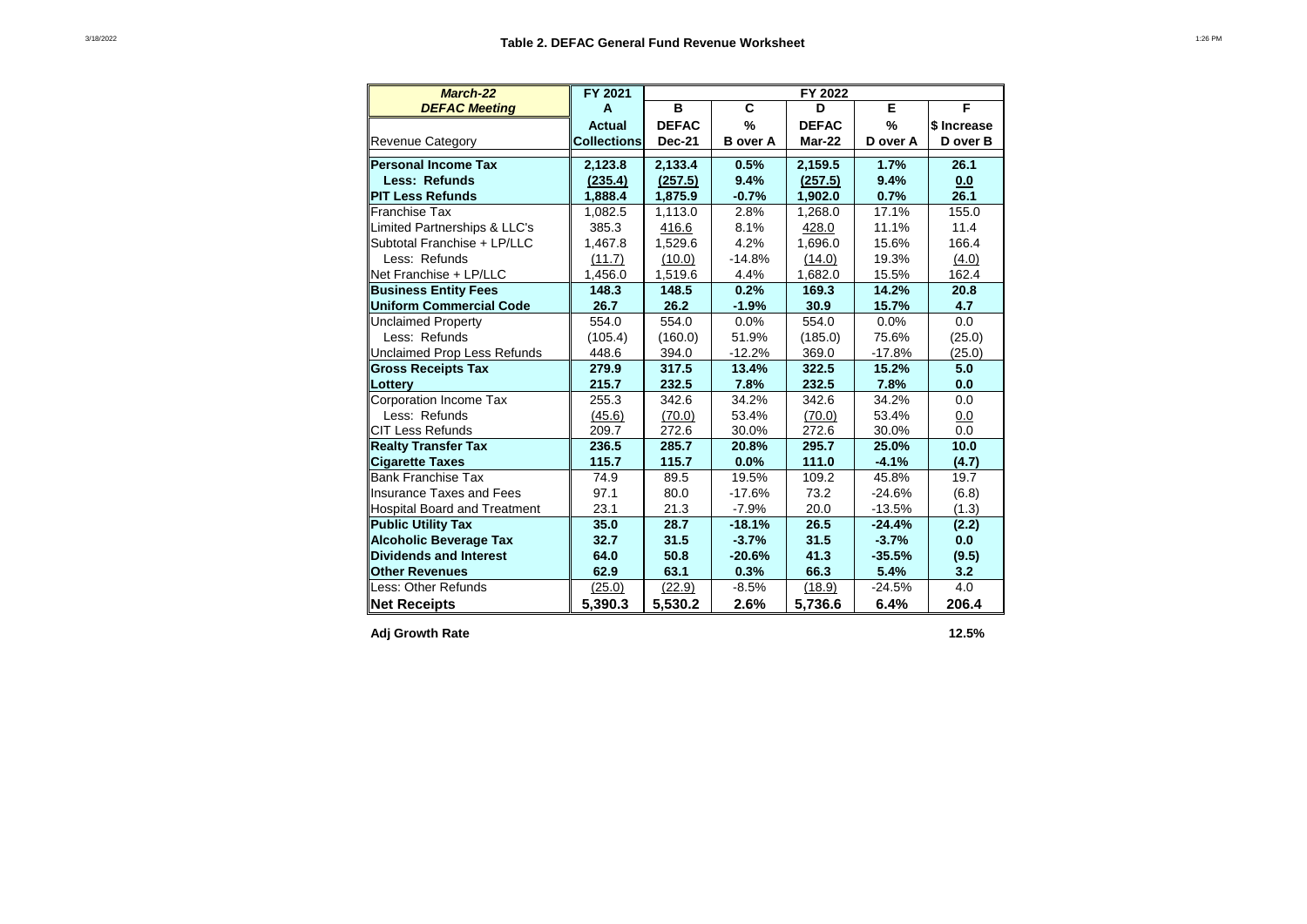| March-22                            |               |               | FY 2023      |               |                    |               |               | FY 2024      |               |             |
|-------------------------------------|---------------|---------------|--------------|---------------|--------------------|---------------|---------------|--------------|---------------|-------------|
| <b>DEFAC Meeting</b>                | G             | H             |              | J             | K                  | L             | M             |              | M             | P           |
|                                     | <b>DEFAC</b>  | $\frac{9}{6}$ | <b>DEFAC</b> | $\frac{9}{6}$ | <b>\$ Increase</b> | <b>DEFAC</b>  | $\frac{9}{6}$ | <b>DEFAC</b> | $\frac{9}{6}$ | \$ Increase |
| <b>Revenue Category</b>             | <b>Dec-21</b> | G over B      | Mar-22       | I over D      | I over G           | <b>Dec-21</b> | L over G      | Mar-22       | L over I      | N over L    |
| <b>Personal Income Tax</b>          | 2,182.9       | 2.3%          | 2,218.8      | 2.7%          | 35.9               | 2,287.2       | 4.8%          | 2,331.0      | 5.1%          | 43.8        |
| <b>Less: Refunds</b>                | (232.9)       | $-9.6%$       | (232.9)      | $-9.6%$       | 0.0                | (233.1)       | 0.1%          | (233.1)      | 0.1%          | 0.0         |
| <b>PIT Less Refunds</b>             | 1.950.0       | 4.0%          | 1,985.9      | 4.4%          | 35.9               | 2,054.1       | 5.3%          | 2,097.9      | 5.6%          | 43.8        |
| Franchise Tax                       | 1,113.0       | 0.0%          | 1,196.8      | $-5.6%$       | 83.8               | 1,124.1       | 1.0%          | 1,124.1      | $-6.1%$       | 0.0         |
| Limited Partnerships & LLC's        | 416.6         | 0.0%          | 428.0        | 0.0%          | 11.4               | 420.8         | 1.0%          | 420.8        | $-1.7%$       | 0.0         |
| Subtotal Franchise + LP/LLC         | 1,529.6       | 0.0%          | 1,624.8      | $-4.2%$       | 95.2               | 1,544.9       | 1.0%          | 1,544.9      | $-4.9%$       | (0.0)       |
| Less: Refunds                       | (10.0)        | 0.0%          | (10.0)       | $-28.6%$      | 0.0                | (10.0)        | 0.0%          | (10.0)       | 0.0%          | 0.0         |
| Net Franchise + LP/LLC              | 1,519.6       | 0.0%          | 1,614.8      | $-4.0%$       | 95.2               | 1,534.9       | 1.0%          | 1,534.9      | $-4.9%$       | (0.0)       |
| <b>Business Entity Fees</b>         | 148.5         | 0.0%          | 159.8        | $-5.6%$       | 11.3               | 150.0         | 1.0%          | 150.0        | $-6.1%$       | 0.0         |
| <b>Uniform Commercial Code</b>      | 26.2          | 0.0%          | 30.9         | 0.0%          | 4.7                | 26.5          | 1.1%          | 26.5         | $-14.2%$      | 0.0         |
| <b>Unclaimed Property</b>           | 525.0         | $-5.2%$       | 525.0        | $-5.2%$       | 0.0                | 500.0         | $-4.8%$       | 500.0        | $-4.8%$       | 0.0         |
| Less: Refunds                       | (160.0)       | 0.0%          | (185.0)      | 0.0%          | (25.0)             | (160.0)       | 0.0%          | (160.0)      | $-13.5%$      | 0.0         |
| <b>Unclaimed Prop Less Refunds</b>  | 365.0         | $-7.4%$       | 340.0        | $-7.9%$       | (25.0)             | 340.0         | $-6.8%$       | 340.0        | 0.0%          | 0.0         |
| <b>Gross Receipts Tax</b>           | 328.6         | 3.5%          | 339.3        | 5.2%          | 10.7               | 341.8         | 4.0%          | 352.8        | 4.0%          | 11.0        |
| Lottery                             | 230.5         | $-0.9%$       | 230.5        | $-0.9%$       | 0.0                | 226.3         | $-1.8%$       | 226.3        | $-1.8%$       | (0.0)       |
| Corporation Income Tax              | 246.0         | $-28.2%$      | 246.0        | $-28.2%$      | 0.0                | 250.2         | 1.7%          | 250.2        | 1.7%          | 0.0         |
| Less: Refunds                       | (70.0)        | 0.0%          | (70.0)       | 0.0%          | 0.0                | (70.0)        | 0.0%          | (70.0)       | 0.0%          | 0.0         |
| <b>CIT Less Refunds</b>             | 176.0         | $-35.4%$      | 176.0        | $-35.4%$      | 0.0                | 180.2         | 2.4%          | 180.2        | 2.4%          | 0.0         |
| <b>Realty Transfer Tax</b>          | 300.0         | 5.0%          | 302.0        | 2.1%          | 2.0                | 270.0         | $-10.0%$      | 271.8        | $-10.0%$      | 1.8         |
| <b>Cigarette Taxes</b>              | 111.5         | $-3.6%$       | 108.4        | $-2.3%$       | (3.1)              | 108.9         | $-2.3%$       | 106.0        | $-2.2%$       | (2.9)       |
| <b>Bank Franchise Tax</b>           | 91.6          | 2.3%          | 98.7         | $-9.6%$       | 7.1                | 93.4          | 2.0%          | 101.5        | 2.8%          | 8.1         |
| <b>Insurance Taxes and Fees</b>     | 98.1          | 22.6%         | 80.7         | 10.2%         | (17.4)             | 87.2          | $-11.1%$      | 78.4         | $-2.9%$       | (8.8)       |
| <b>Hospital Board and Treatment</b> | 21.4          | 0.5%          | 20.2         | 1.0%          | (1.2)              | 22.6          | 5.6%          | 21.3         | 5.4%          | (1.3)       |
| <b>Public Utility Tax</b>           | 27.7          | $-3.5%$       | 24.6         | $-7.2%$       | (3.1)              | 26.8          | $-3.2%$       | 22.8         | $-7.3%$       | (4.0)       |
| <b>Alcoholic Beverage Tax</b>       | 31.9          | 1.3%          | 31.9         | 1.3%          | 0.0                | 32.4          | <b>NA</b>     | 32.4         | 1.6%          | 0.0         |
| <b>Dividends and Interest</b>       | 19.5          | $-61.6%$      | 33.5         | $-18.9%$      | 14.0               | 24.6          | 26.2%         | 39.1         | 16.7%         | 14.5        |
| <b>Other Revenues</b>               | 63.8          | 1.1%          | 66.9         | 0.9%          | 3.1                | 64.8          | 1.6%          | 68.1         | 1.8%          | 3.3         |
| Less: Other Refunds                 | (18.3)        | $-20.1%$      | (18.3)       | $-3.2%$       | 0.0                | (18.4)        | 0.5%          | (18.4)       | 0.5%          | 0.0         |
| <b>Net Receipts</b>                 | 5,491.6       | $-0.7%$       | 5,625.8      | $-1.9%$       | 134.2              | 5,566.1       | 1.4%          | 5,631.6      | 0.1%          | 65.5        |

**Adj Growth Rate**

**-2.3% -1.0%**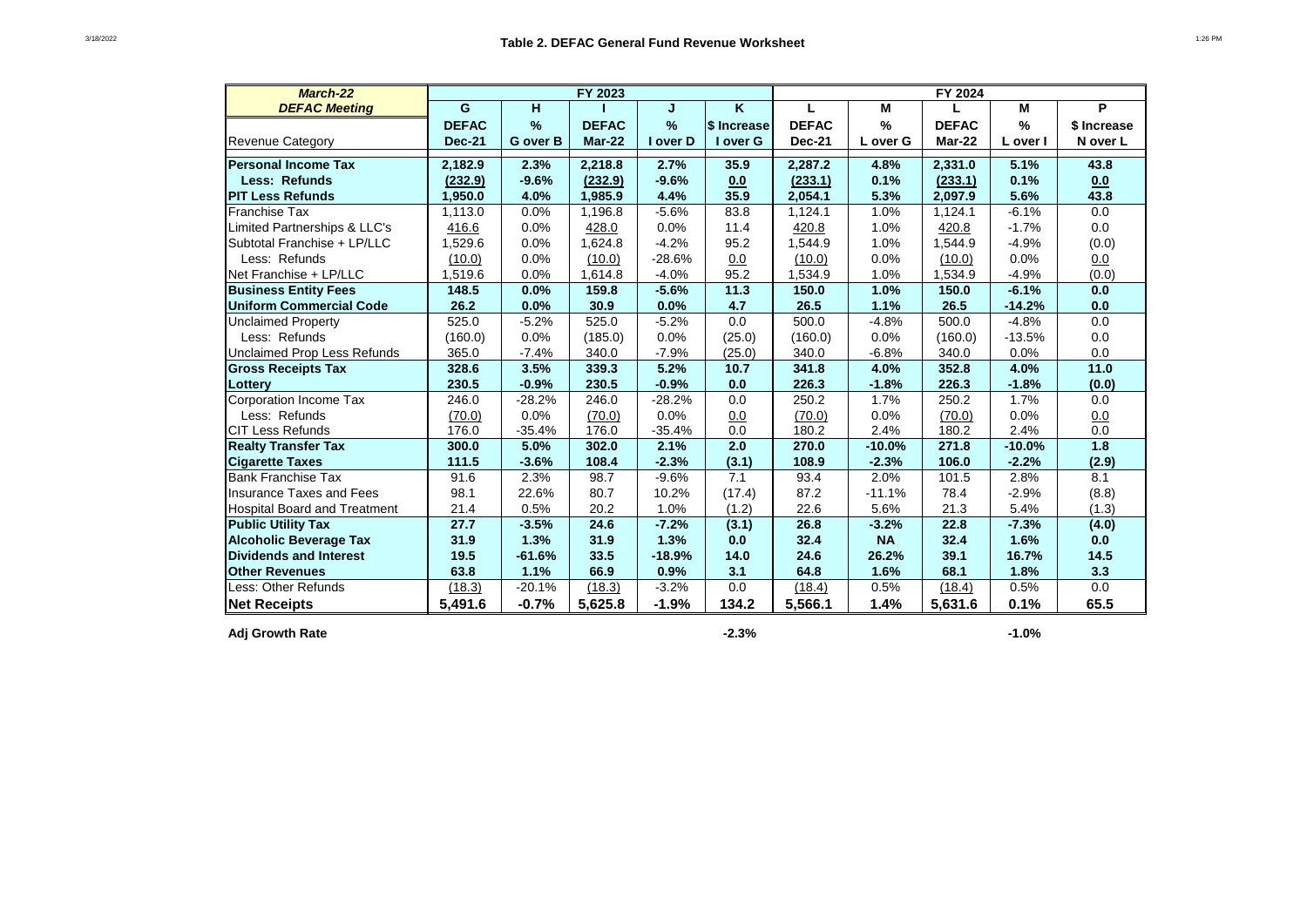# **Table 3. Balance and Appropriations Worksheet**

# **March-22**

| <b>Total Spending Authority</b>                                                  | \$6,243.9   |
|----------------------------------------------------------------------------------|-------------|
| <b>Less: Continuing Appropriations &amp;</b><br><b>Encumbrances from FY 2022</b> | (\$1,153.1) |
| <b>Less: Reversions</b>                                                          | $($ \$40.5) |
| <b>Total Expenditures</b>                                                        | \$5,050.3   |

## **FY 2022 BUDGET**

| <b>Budget</b>                                                                        | \$4,771.5 | <b>Less: Continuing Appropriations &amp;</b><br><b>Encumbrances from FY 2022</b> |
|--------------------------------------------------------------------------------------|-----------|----------------------------------------------------------------------------------|
| Grants                                                                               | \$63.2    | <b>Less: Budgetary Reserve Account</b>                                           |
| Supplemental                                                                         | \$913.4   | Unencumbered Cash Balance 6/30                                                   |
| <b>Total Appropriations</b>                                                          | \$5,748.1 |                                                                                  |
| <b>Plus: Continuing Appropriations &amp;</b><br><b>Encumbrances from Prior Years</b> | \$495.8   |                                                                                  |
| <b>Total Spending Authority</b>                                                      | \$6,243.9 |                                                                                  |

| Total Expenditures                                                               | \$5,050.3  |
|----------------------------------------------------------------------------------|------------|
| vs. FY 2022 Revenues                                                             | 5,736.6    |
| <b>Operating Balance</b>                                                         | 686.3      |
| <b>Prior Year Cash Balance</b>                                                   | 1833.4     |
| <b>Less: Budget Stabilization Fund (83)</b><br>Del Law c 54; HB 250, Section 72) | (\$287.3)  |
| <b>Cumulative Cash Balance</b>                                                   | 2,232.4    |
| <b>Less: Continuing Appropriations &amp;</b><br><b>Encumbrances from FY 2022</b> | (1, 153.1) |
| <b>Less: Budgetary Reserve Account</b>                                           | (\$280.3)  |
| Unencumbered Cash Balance 6/30                                                   | \$799.0    |

# **FY 2022 EXPENDITURES FY 2022 BALANCES FY 2023 APPROPRIATION LIMITS**

| <b>Total Spending Authority</b>                                                  | \$6,243.9    | <b>Total Expenditures</b>                                                        | \$5,050.3  | FY 2023 Revenue Estimate                      | \$5,625.8 |
|----------------------------------------------------------------------------------|--------------|----------------------------------------------------------------------------------|------------|-----------------------------------------------|-----------|
| <b>Less: Continuing Appropriations &amp;</b><br><b>Encumbrances from FY 2022</b> | (\$1,153.1)  | vs. FY 2022 Revenues                                                             | 5,736.6    | Unencumbered Cash Balance from FY 2022        | \$799.0   |
| <b>Less: Reversions</b>                                                          | (\$40.5)     | <b>Operating Balance</b>                                                         | 686.3      | 100% Appropriation Limit                      | \$6,424.8 |
| <b>Total Expenditures</b>                                                        | $$5,050.3$ - | <b>Prior Year Cash Balance</b>                                                   | 1833.4     | 98% Appropriation Limit                       | \$6,296.3 |
|                                                                                  |              | Less: Budget Stabilization Fund (83)<br>Del Law c 54; HB 250, Section 72)        | (\$287.3)  | <b>Prior 98% Appropriation Limit</b>          | \$5,947.3 |
| FY 2022 BUDGET                                                                   |              | <b>Cumulative Cash Balance</b>                                                   | 2,232.4    | <b>Increase (Decrease) from Prior Meeting</b> | \$349.0   |
| <b>Budget</b>                                                                    | \$4,771.5    | <b>Less: Continuing Appropriations &amp;</b><br><b>Encumbrances from FY 2022</b> | (1, 153.1) | October 2021 98% Appropriation Limit          | \$5,683.0 |
| <b>Grants</b>                                                                    | \$63.2       | <b>Less: Budgetary Reserve Account</b>                                           | (\$280.3)  | Increase (Decrease) from October 2021         | \$613.3   |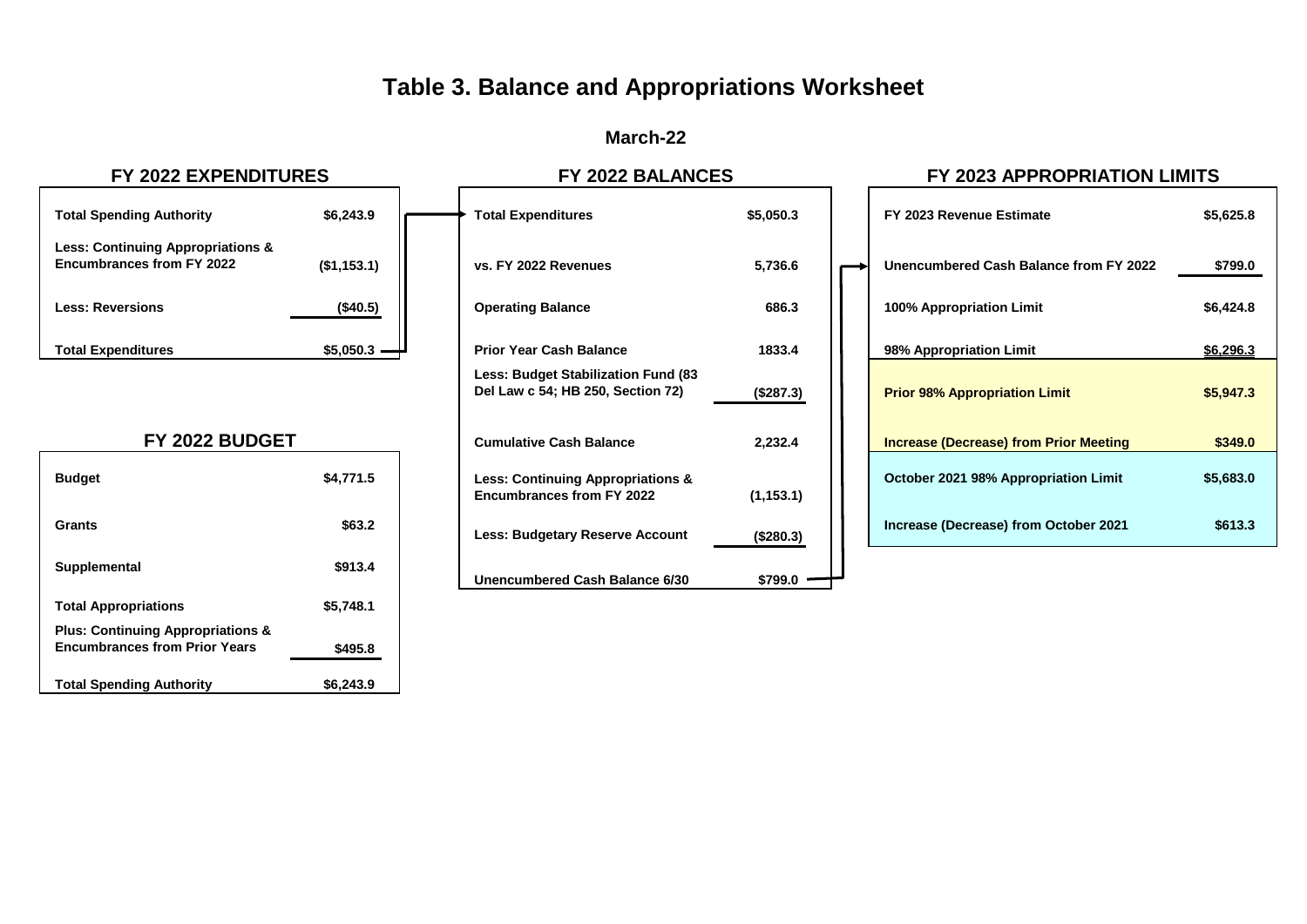Table 4.

| <b>Delaware Department of Transportation</b>                                                                                                                   |                                        |                                        |                                               |                                               |                                               |                                                  |                                              |                                               |                                               |                                  |
|----------------------------------------------------------------------------------------------------------------------------------------------------------------|----------------------------------------|----------------------------------------|-----------------------------------------------|-----------------------------------------------|-----------------------------------------------|--------------------------------------------------|----------------------------------------------|-----------------------------------------------|-----------------------------------------------|----------------------------------|
| FY 2022 Expenditures, Through February 28, 2022                                                                                                                |                                        |                                        |                                               |                                               |                                               |                                                  |                                              |                                               |                                               | 67%                              |
|                                                                                                                                                                | <b>FY2020</b><br><b>Actual</b>         | FY2021<br><b>Actual</b>                | <b>FY2022</b><br>Appropriation                | <b>OCTOBER</b><br>FY2022<br><b>Forecast</b>   | <b>DECEMBER</b><br>FY2022<br><b>Forecast</b>  | <b>MARCH</b><br><b>FY2022</b><br><b>Forecast</b> | \$ difference<br>December to<br><b>March</b> | \$ difference<br>Forecast V.<br>FY2021 Actual | FY2022<br><b>YTD</b><br>Spend                 | % spent<br><b>YTD</b>            |
| <b>Operations</b>                                                                                                                                              |                                        |                                        | w/o US301                                     |                                               |                                               |                                                  |                                              |                                               |                                               |                                  |
| <b>Debt Service</b><br><b>Personnel Costs</b><br><b>Operations/Capital Outlay</b><br><b>Transit Operations (DTC)</b><br><b>Total Expenditures - Operations</b> | 91.5<br>102.3<br>59.7<br>94.8<br>348.3 | 93.5<br>102.6<br>60.5<br>46.6<br>303.2 | 67.0<br>106.0<br>70.5<br><u>79.8</u><br>323.3 | 67.0<br>106.0<br>60.5<br><u>79.8</u><br>313.3 | 67.0<br>106.0<br>70.5<br><u>79.8</u><br>323.3 | 67.0<br>106.0<br>72.2<br><u>79.8</u><br>325.0    | 0.0<br>0.0<br>1.7<br>0.0<br>1.7              | (26.5)<br>3.4<br>11.7<br>33.2<br>21.8         | 67.0<br>71.7<br>49.8<br>53.2<br>241.7         | 100%<br>68%<br>69%<br>67%<br>74% |
| <b>State Capital</b>                                                                                                                                           |                                        |                                        |                                               |                                               |                                               |                                                  |                                              |                                               |                                               |                                  |
| <b>Road System</b><br><b>Grants &amp; Allocations</b><br><b>Support Systems</b><br><b>Transit</b><br><b>State Capital</b>                                      | 254.8<br>37.4<br>53.9<br>28.7<br>374.8 | 258.3<br>30.2<br>54.7<br>27.0<br>370.2 | 200.3<br>43.2<br>41.3<br>35.2<br>320.0        | 200.3<br>43.2<br>41.3<br>35.2<br>320.0        | 200.3<br>43.2<br>41.3<br>35.2<br>320.0        | 200.3<br>43.2<br>41.3<br>35.2<br>320.0           | 0.0<br>0.0<br>0.0<br>0.0<br>0.0              | (58.0)<br>13.0<br>(13.4)<br>8.2<br>(50.2)     | 122.4<br>19.5<br>24.7<br><u>16.6</u><br>183.2 | 61%<br>45%<br>60%<br>47%<br>57%  |
| <b>Federal Capital</b>                                                                                                                                         |                                        |                                        |                                               |                                               |                                               |                                                  |                                              |                                               |                                               |                                  |
| <b>Federal Capital</b><br><b>Total Expenditures - Capital</b>                                                                                                  | 278.5<br>653.3                         | 293.5<br>663.7                         | 250.0<br>570.0                                | 250.0<br>570.0                                | 250.0<br>570.0                                | 250.0<br>570.0                                   | 0.0<br>0.0                                   | (43.5)<br>(93.7)                              | 165.4<br>348.6                                | 66%<br>61%                       |
| <b>TOTAL EXPENDITURES</b>                                                                                                                                      | 1,001.6                                | 966.9                                  | 893.3                                         | 883.3                                         | 893.3                                         | 895.0                                            | $1.7$                                        | (71.9)                                        | 590.3                                         | 67%                              |

|               | <b>OCTOBER</b>  | <b>DECEMBER</b> | <b>MARCH</b>    | \$ difference | <b>FY2022</b> |         |  |
|---------------|-----------------|-----------------|-----------------|---------------|---------------|---------|--|
|               | FY2022          | FY2022          | <b>FY2022</b>   | Dec to        | <b>YTD</b>    | % spent |  |
|               | <b>Forecast</b> | Forecast        | <b>Forecast</b> | <b>March</b>  | <b>Spend</b>  | YTD     |  |
| <b>DeIDOT</b> | 883.3           | 893.3           | 895.0           | 1.7           | 590.3         | 67%     |  |
| <b>US301</b>  | 34.8            | 34.8            | 34.8I           |               | 12.9          | 37%     |  |
| TOTAL         | 918.1           | 928.1           | 929.8           | 1.7           | 603.2         | 60%     |  |